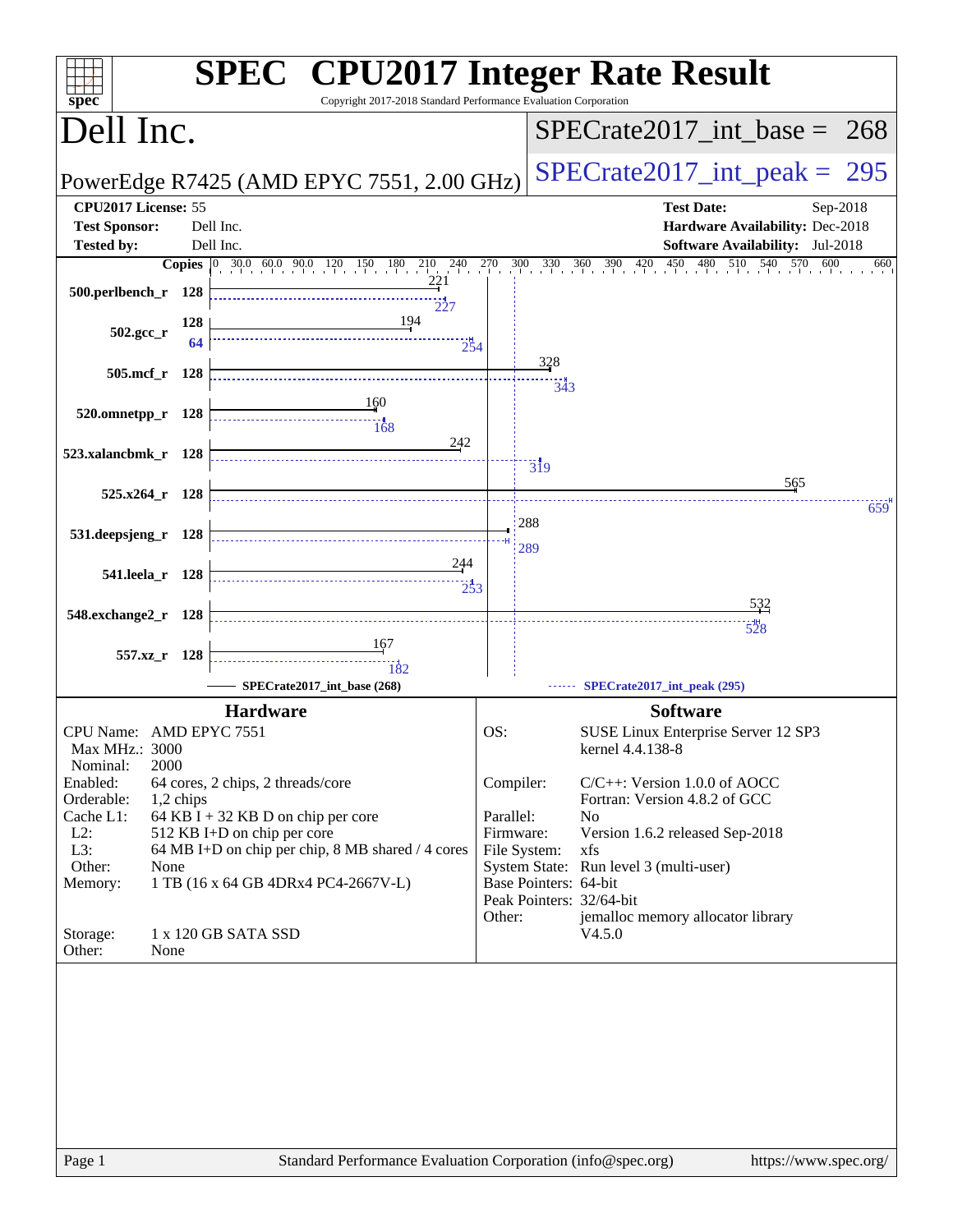|          | <b>SPEC CPU2017 Integer Rate Result</b>                         |
|----------|-----------------------------------------------------------------|
| $Spec^*$ | Copyright 2017-2018 Standard Performance Evaluation Corporation |
|          | Dell Inc.<br>SPECrate2017 int base = $268$                      |

PowerEdge R7425 (AMD EPYC 7551, 2.00 GHz)  $\text{SPECrate2017\_int\_peak} = 295$ 

**[CPU2017 License:](http://www.spec.org/auto/cpu2017/Docs/result-fields.html#CPU2017License)** 55 **[Test Date:](http://www.spec.org/auto/cpu2017/Docs/result-fields.html#TestDate)** Sep-2018 **[Test Sponsor:](http://www.spec.org/auto/cpu2017/Docs/result-fields.html#TestSponsor)** Dell Inc. **[Hardware Availability:](http://www.spec.org/auto/cpu2017/Docs/result-fields.html#HardwareAvailability)** Dec-2018 **[Tested by:](http://www.spec.org/auto/cpu2017/Docs/result-fields.html#Testedby)** Dell Inc. **[Software Availability:](http://www.spec.org/auto/cpu2017/Docs/result-fields.html#SoftwareAvailability)** Jul-2018

### **[Results Table](http://www.spec.org/auto/cpu2017/Docs/result-fields.html#ResultsTable)**

|                               | <b>Base</b>   |                |       |                |       |                | <b>Peak</b> |               |                |              |                |              |                |              |
|-------------------------------|---------------|----------------|-------|----------------|-------|----------------|-------------|---------------|----------------|--------------|----------------|--------------|----------------|--------------|
| <b>Benchmark</b>              | <b>Copies</b> | <b>Seconds</b> | Ratio | <b>Seconds</b> | Ratio | <b>Seconds</b> | Ratio       | <b>Copies</b> | <b>Seconds</b> | <b>Ratio</b> | <b>Seconds</b> | <b>Ratio</b> | <b>Seconds</b> | <b>Ratio</b> |
| $500$ .perlbench r            | 128           | 921            | 221   | 923            | 221   | 920            | 222         | 128           | 899            | 227          | 895            | 228          | 896            | 227          |
| $502.\text{sec}$ <sub>r</sub> | 128           | 933            | 194   | 939            | 193   | 935            | 194         | 64            | 361            | 251          | 357            | 254          | 357            | 254          |
| $505$ .mcf r                  | 128           | 631            | 328   | 629            | 329   | 630            | 328         | 128           | 604            | 343          | 603            | 343          | 600            | 344          |
| 520.omnetpp_r                 | 128           | 1046           | 161   | 1060           | 158   | 1048           | 160         | 128           | 994            | 169          | 998            | 168          | 1004           | 167          |
| 523.xalancbmk r               | 128           | 559            | 242   | 559            | 242   | 559            | 242         | 128           | 423            | 320          | 424            | 319          | 424            | 318          |
| 525.x264 r                    | 128           | 397            | 565   | 395            | 567   | 396            | 565         | 128           | 340            | 659          | 341            | 657          | 340            | 659          |
| 531.deepsjeng_r               | 128           | 511            | 287   | 510            | 288   | 509            | 288         | 128           | 508            | 289          | 514            | 285          | 508            | 289          |
| 541.leela r                   | 128           | 867            | 244   | 868            | 244   | 870            | 244         | 128           | 836            | 253          | 839            | 253          | 835            | 254          |
| 548.exchange2_r               | 128           | 630            | 532   | 620            | 541   | 632            | 531         | 128           | 635            | 528          | 632            | 531          | 637            | 526          |
| 557.xz r                      | 128           | 826            | 167   | 827            | 167   | 825            | 168         | 128           | 759            | 182          | 758            | 182          | 757            | 183          |
| $SPECrate2017$ int base =     |               |                | 268   |                |       |                |             |               |                |              |                |              |                |              |

**[SPECrate2017\\_int\\_peak =](http://www.spec.org/auto/cpu2017/Docs/result-fields.html#SPECrate2017intpeak) 295**

Results appear in the [order in which they were run](http://www.spec.org/auto/cpu2017/Docs/result-fields.html#RunOrder). Bold underlined text [indicates a median measurement](http://www.spec.org/auto/cpu2017/Docs/result-fields.html#Median).

### **[Compiler Notes](http://www.spec.org/auto/cpu2017/Docs/result-fields.html#CompilerNotes)**

The AMD64 AOCC Compiler Suite is available at <http://developer.amd.com/amd-aocc/>

The AOCC Gold Linker plugin was installed and used for the link stage.

The AOCC Fortran Plugin version 1.0 was used to leverage AOCC optimizers with gfortran. It is available here: <http://developer.amd.com/amd-aocc/>

### **[Submit Notes](http://www.spec.org/auto/cpu2017/Docs/result-fields.html#SubmitNotes)**

The config file option 'submit' was used. 'numactl' was used to bind copies to the cores. See the configuration file for details.

### **[Operating System Notes](http://www.spec.org/auto/cpu2017/Docs/result-fields.html#OperatingSystemNotes)**

'ulimit -s unlimited' was used to set environment stack size 'ulimit -l 2097152' was used to set environment locked pages in memory limit

runspec command invoked through numactl i.e.: numactl --interleave=all runspec <etc>

Set dirty\_ratio=8 to limit dirty cache to 8% of memory Set swappiness=1 to swap only if necessary Set zone\_reclaim\_mode=1 to free local node memory and avoid remote memory

**(Continued on next page)**

| Page 2 | Standard Performance Evaluation Corporation (info@spec.org) | https://www.spec.org/ |
|--------|-------------------------------------------------------------|-----------------------|
|--------|-------------------------------------------------------------|-----------------------|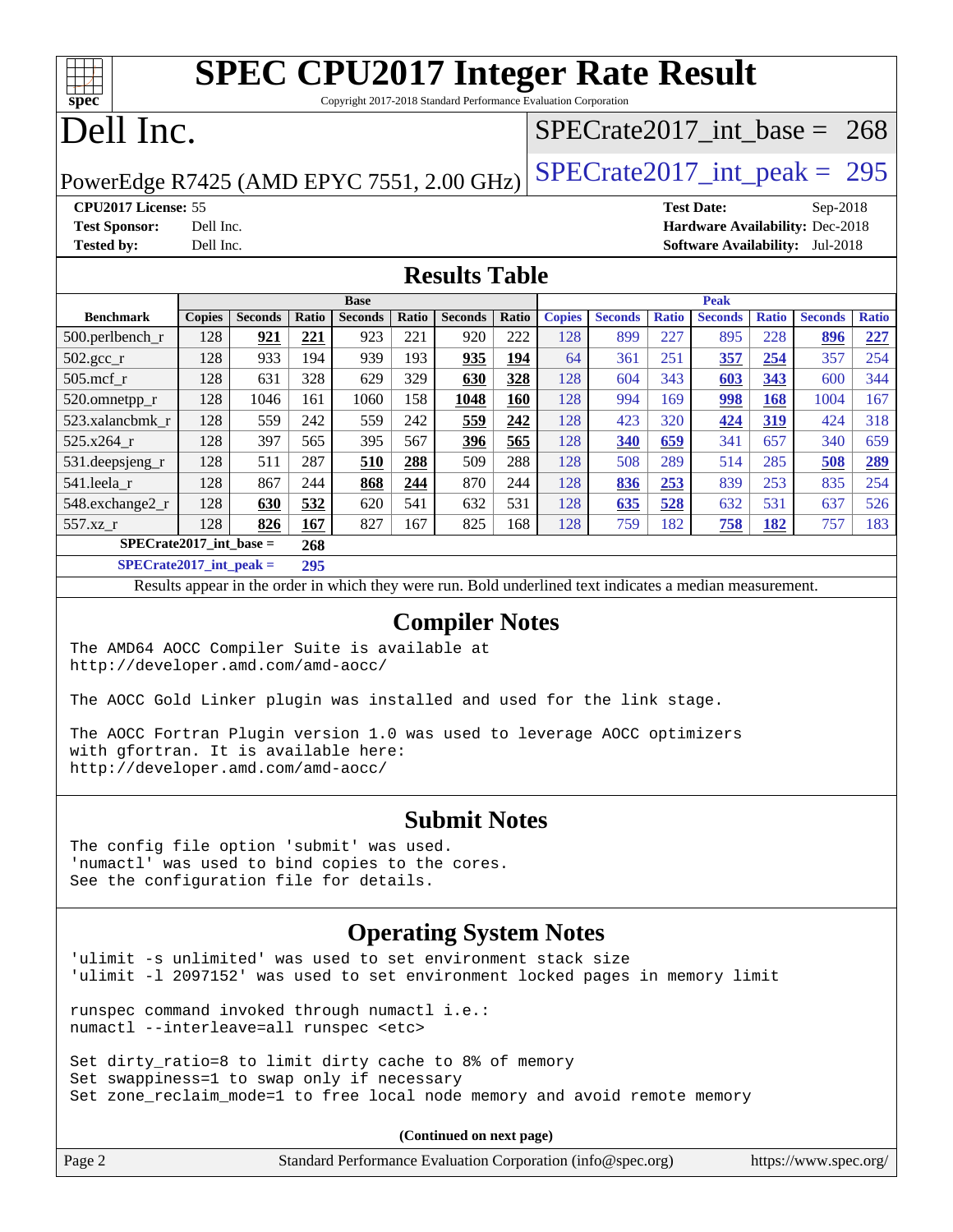

# **[SPEC CPU2017 Integer Rate Result](http://www.spec.org/auto/cpu2017/Docs/result-fields.html#SPECCPU2017IntegerRateResult)**

Copyright 2017-2018 Standard Performance Evaluation Corporation

## Dell Inc.

[SPECrate2017\\_int\\_base =](http://www.spec.org/auto/cpu2017/Docs/result-fields.html#SPECrate2017intbase) 268

PowerEdge R7425 (AMD EPYC 7551, 2.00 GHz)  $\text{SPECrate}2017\_int\_peak = 295$ 

**[Tested by:](http://www.spec.org/auto/cpu2017/Docs/result-fields.html#Testedby)** Dell Inc. **[Software Availability:](http://www.spec.org/auto/cpu2017/Docs/result-fields.html#SoftwareAvailability)** Jul-2018

**[CPU2017 License:](http://www.spec.org/auto/cpu2017/Docs/result-fields.html#CPU2017License)** 55 **[Test Date:](http://www.spec.org/auto/cpu2017/Docs/result-fields.html#TestDate)** Sep-2018 **[Test Sponsor:](http://www.spec.org/auto/cpu2017/Docs/result-fields.html#TestSponsor)** Dell Inc. **[Hardware Availability:](http://www.spec.org/auto/cpu2017/Docs/result-fields.html#HardwareAvailability)** Dec-2018

### **[Operating System Notes \(Continued\)](http://www.spec.org/auto/cpu2017/Docs/result-fields.html#OperatingSystemNotes)**

sync then drop\_caches=3 to reset caches before invoking runcpu

dirty\_ratio, swappiness, zone\_reclaim\_mode and drop\_caches were all set using privileged echo (e.g. echo 1 > /proc/sys/vm/swappiness).

Transparent huge pages were enabled for this run (OS default)

### **[General Notes](http://www.spec.org/auto/cpu2017/Docs/result-fields.html#GeneralNotes)**

Environment variables set by runcpu before the start of the run: LD\_LIBRARY\_PATH = "/home/cpu2017-1.0.5/amd1704-rate-libs-revD/64;/home/cpu2017-1.0.5/amd1704-rate-libs-revD/32:" MALLOC\_CONF = "lg\_chunk:26"

Binaries were compiled on a system with 2x AMD EPYC 7601 CPU + 512GB Memory using RHEL 7.4 NA: The test sponsor attests, as of date of publication, that CVE-2017-5754 (Meltdown) is mitigated in the system as tested and documented. Yes: The test sponsor attests, as of date of publication, that CVE-2017-5753 (Spectre variant 1) is mitigated in the system as tested and documented. Yes: The test sponsor attests, as of date of publication, that CVE-2017-5715 (Spectre variant 2) is mitigated in the system as tested and documented.

jemalloc: configured and built with GCC v4.8.5 in RHEL v7.2 under default conditions. jemalloc: sources available from jemalloc.net or <https://github.com/jemalloc/jemalloc/releases> jemalloc uses environment variable MALLOC\_CONF with values narenas and lg\_chunk: narenas: sets the maximum number of arenas to use for automatic multiplexing of threads and arenas. lg\_chunk: set the virtual memory chunk size (log base 2). For example, lg\_chunk:21 sets the default chunk size to 2^21 = 2MiB.

### **[Platform Notes](http://www.spec.org/auto/cpu2017/Docs/result-fields.html#PlatformNotes)**

 BIOS settings: Memory Interleaving set to Channel Interleaving Virtualization Technology disabled System Profile set to Custom CPU Power Management set to Maximum Performance Memory Frequency set to Maximum Performance Turbo Boost enabled C States set to Autonomous Memory Patrol Scrub disabled

**(Continued on next page)**

Page 3 Standard Performance Evaluation Corporation [\(info@spec.org\)](mailto:info@spec.org) <https://www.spec.org/>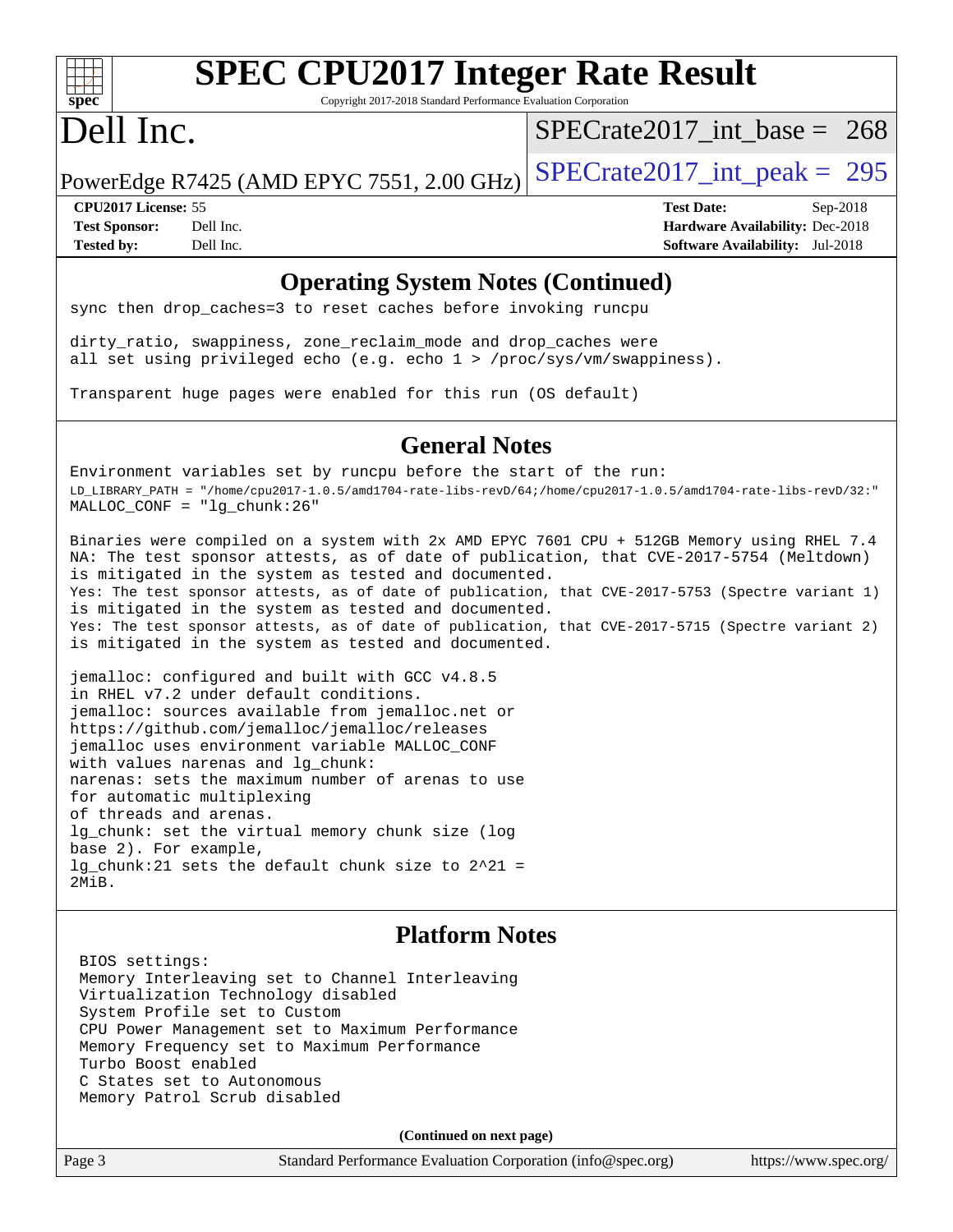|                                                                                                                                                             |                                                                 | <b>SPEC CPU2017 Integer Rate Result</b>                                            |                                                                           |  |
|-------------------------------------------------------------------------------------------------------------------------------------------------------------|-----------------------------------------------------------------|------------------------------------------------------------------------------------|---------------------------------------------------------------------------|--|
| spec<br>Dell Inc.                                                                                                                                           | Copyright 2017-2018 Standard Performance Evaluation Corporation | $SPECrate2017\_int\_base = 268$                                                    |                                                                           |  |
| PowerEdge R7425 (AMD EPYC 7551, 2.00 GHz)                                                                                                                   |                                                                 | $SPECrate2017\_int\_peak = 295$                                                    |                                                                           |  |
| CPU2017 License: 55                                                                                                                                         |                                                                 | <b>Test Date:</b>                                                                  | Sep-2018                                                                  |  |
| <b>Test Sponsor:</b><br>Dell Inc.<br><b>Tested by:</b><br>Dell Inc.                                                                                         |                                                                 |                                                                                    | Hardware Availability: Dec-2018<br><b>Software Availability:</b> Jul-2018 |  |
|                                                                                                                                                             |                                                                 |                                                                                    |                                                                           |  |
|                                                                                                                                                             | <b>Platform Notes (Continued)</b>                               |                                                                                    |                                                                           |  |
| Memory Refresh Rate set to 1x                                                                                                                               |                                                                 |                                                                                    |                                                                           |  |
| PCI ASPM L1 Link Power Management disabled<br>Determinism Slider set to Power Determinism                                                                   |                                                                 |                                                                                    |                                                                           |  |
| Sysinfo program /home/cpu2017-1.0.5/bin/sysinfo                                                                                                             |                                                                 |                                                                                    |                                                                           |  |
| Rev: r5974 of 2018-05-19 9bcde8f2999c33d61f64985e45859ea9<br>running on linux-1z15 Tue Sep 11 17:34:02 2018                                                 |                                                                 |                                                                                    |                                                                           |  |
|                                                                                                                                                             |                                                                 |                                                                                    |                                                                           |  |
| SUT (System Under Test) info as seen by some common utilities.                                                                                              |                                                                 |                                                                                    |                                                                           |  |
| For more information on this section, see<br>https://www.spec.org/cpu2017/Docs/config.html#sysinfo                                                          |                                                                 |                                                                                    |                                                                           |  |
|                                                                                                                                                             |                                                                 |                                                                                    |                                                                           |  |
| From /proc/cpuinfo<br>model name: AMD EPYC 7551 32-Core Processor                                                                                           |                                                                 |                                                                                    |                                                                           |  |
| 2 "physical id"s (chips)                                                                                                                                    |                                                                 |                                                                                    |                                                                           |  |
| 128 "processors"                                                                                                                                            |                                                                 |                                                                                    |                                                                           |  |
| cores, siblings (Caution: counting these is hw and system dependent. The following<br>excerpts from /proc/cpuinfo might not be reliable. Use with caution.) |                                                                 |                                                                                    |                                                                           |  |
| cpu cores : 32                                                                                                                                              |                                                                 |                                                                                    |                                                                           |  |
| siblings : 64                                                                                                                                               |                                                                 |                                                                                    |                                                                           |  |
| 29 30 31                                                                                                                                                    |                                                                 | physical 0: cores 0 1 8 9 10 11 12 13 14 15 16 17 18 19 20 21 22 23 24 25 26 27 28 |                                                                           |  |
|                                                                                                                                                             |                                                                 | physical 1: cores 0 1 8 9 10 11 12 13 14 15 16 17 18 19 20 21 22 23 24 25 26 27 28 |                                                                           |  |
| 29 30 31                                                                                                                                                    |                                                                 |                                                                                    |                                                                           |  |
| From 1scpu:                                                                                                                                                 |                                                                 |                                                                                    |                                                                           |  |
| Architecture:                                                                                                                                               | x86 64                                                          |                                                                                    |                                                                           |  |
| $CPU$ op-mode( $s$ ):                                                                                                                                       | $32$ -bit, $64$ -bit                                            |                                                                                    |                                                                           |  |
| Byte Order:<br>CPU(s):                                                                                                                                      | Little Endian<br>128                                            |                                                                                    |                                                                           |  |
| On-line $CPU(s)$ list:                                                                                                                                      | $0 - 127$                                                       |                                                                                    |                                                                           |  |
| Thread(s) per core:                                                                                                                                         | 2                                                               |                                                                                    |                                                                           |  |
| Core(s) per socket:<br>Socket(s):                                                                                                                           | 32<br>2                                                         |                                                                                    |                                                                           |  |
| NUMA $node(s)$ :                                                                                                                                            | 8                                                               |                                                                                    |                                                                           |  |
| Vendor ID:                                                                                                                                                  | AuthenticAMD                                                    |                                                                                    |                                                                           |  |
| CPU family:<br>Model:                                                                                                                                       | 23<br>1                                                         |                                                                                    |                                                                           |  |
| Model name:                                                                                                                                                 | AMD EPYC 7551 32-Core Processor                                 |                                                                                    |                                                                           |  |
| 2<br>Stepping:                                                                                                                                              |                                                                 |                                                                                    |                                                                           |  |
| CPU MHz:<br>BogoMIPS:                                                                                                                                       | 1996.213<br>3992.42                                             |                                                                                    |                                                                           |  |
| Virtualization:                                                                                                                                             | AMD-V                                                           |                                                                                    |                                                                           |  |
| L1d cache:                                                                                                                                                  | 32K                                                             |                                                                                    |                                                                           |  |
| Lli cache:<br>L2 cache:                                                                                                                                     | 64K<br>512K                                                     |                                                                                    |                                                                           |  |
| L3 cache:                                                                                                                                                   | 8192K                                                           |                                                                                    |                                                                           |  |
| NUMA node0 CPU(s):                                                                                                                                          |                                                                 | 0, 8, 16, 24, 32, 40, 48, 56, 64, 72, 80, 88, 96, 104, 112, 120                    |                                                                           |  |
| (Continued on next page)                                                                                                                                    |                                                                 |                                                                                    |                                                                           |  |
| Page 4                                                                                                                                                      | Standard Performance Evaluation Corporation (info@spec.org)     |                                                                                    | https://www.spec.org/                                                     |  |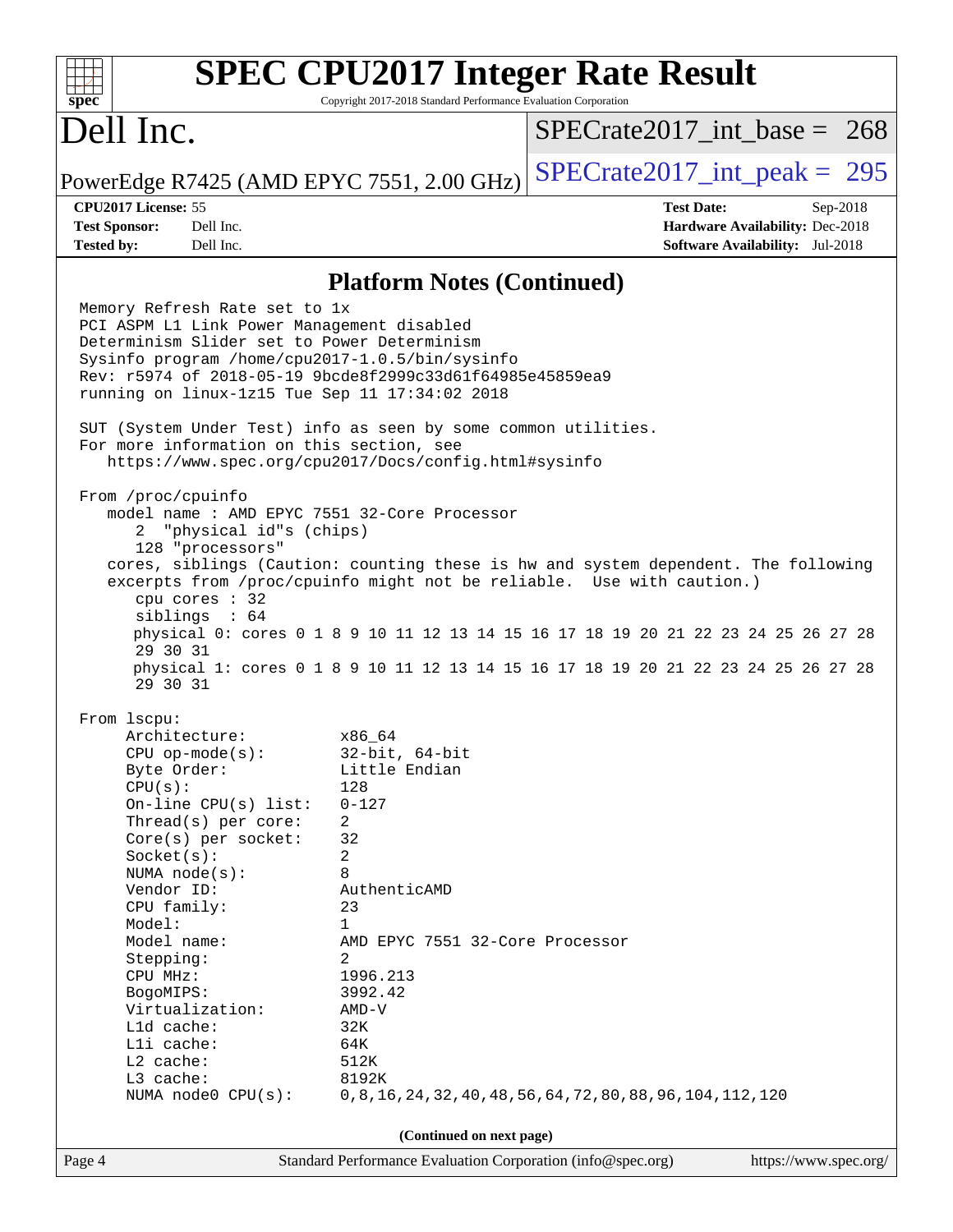| <b>SPEC CPU2017 Integer Rate Result</b><br>Copyright 2017-2018 Standard Performance Evaluation Corporation<br>spec <sup>®</sup>                                                                                                                                                                                                                                                                                                                                                                                                                                                                                                                                                                                                                                                                                                                                                                                                                                                                                                                                                                                                                                                                                                                                                                                                                                                                                                                                                                                                                                                                                                                                                                                                                                                                                                                                                                                                                                                                                                                                                                                  |                                                                                                                                                                                                                                                                                                                                                                                                                                                                                                                                                              |
|------------------------------------------------------------------------------------------------------------------------------------------------------------------------------------------------------------------------------------------------------------------------------------------------------------------------------------------------------------------------------------------------------------------------------------------------------------------------------------------------------------------------------------------------------------------------------------------------------------------------------------------------------------------------------------------------------------------------------------------------------------------------------------------------------------------------------------------------------------------------------------------------------------------------------------------------------------------------------------------------------------------------------------------------------------------------------------------------------------------------------------------------------------------------------------------------------------------------------------------------------------------------------------------------------------------------------------------------------------------------------------------------------------------------------------------------------------------------------------------------------------------------------------------------------------------------------------------------------------------------------------------------------------------------------------------------------------------------------------------------------------------------------------------------------------------------------------------------------------------------------------------------------------------------------------------------------------------------------------------------------------------------------------------------------------------------------------------------------------------|--------------------------------------------------------------------------------------------------------------------------------------------------------------------------------------------------------------------------------------------------------------------------------------------------------------------------------------------------------------------------------------------------------------------------------------------------------------------------------------------------------------------------------------------------------------|
| Dell Inc.                                                                                                                                                                                                                                                                                                                                                                                                                                                                                                                                                                                                                                                                                                                                                                                                                                                                                                                                                                                                                                                                                                                                                                                                                                                                                                                                                                                                                                                                                                                                                                                                                                                                                                                                                                                                                                                                                                                                                                                                                                                                                                        | $SPECTate2017$ int base = 268                                                                                                                                                                                                                                                                                                                                                                                                                                                                                                                                |
| PowerEdge R7425 (AMD EPYC 7551, 2.00 GHz)                                                                                                                                                                                                                                                                                                                                                                                                                                                                                                                                                                                                                                                                                                                                                                                                                                                                                                                                                                                                                                                                                                                                                                                                                                                                                                                                                                                                                                                                                                                                                                                                                                                                                                                                                                                                                                                                                                                                                                                                                                                                        | $SPECrate2017\_int\_peak = 295$                                                                                                                                                                                                                                                                                                                                                                                                                                                                                                                              |
| CPU2017 License: 55                                                                                                                                                                                                                                                                                                                                                                                                                                                                                                                                                                                                                                                                                                                                                                                                                                                                                                                                                                                                                                                                                                                                                                                                                                                                                                                                                                                                                                                                                                                                                                                                                                                                                                                                                                                                                                                                                                                                                                                                                                                                                              | <b>Test Date:</b><br>Sep-2018                                                                                                                                                                                                                                                                                                                                                                                                                                                                                                                                |
| <b>Test Sponsor:</b><br>Dell Inc.<br>Tested by:<br>Dell Inc.                                                                                                                                                                                                                                                                                                                                                                                                                                                                                                                                                                                                                                                                                                                                                                                                                                                                                                                                                                                                                                                                                                                                                                                                                                                                                                                                                                                                                                                                                                                                                                                                                                                                                                                                                                                                                                                                                                                                                                                                                                                     | Hardware Availability: Dec-2018<br>Software Availability: Jul-2018                                                                                                                                                                                                                                                                                                                                                                                                                                                                                           |
|                                                                                                                                                                                                                                                                                                                                                                                                                                                                                                                                                                                                                                                                                                                                                                                                                                                                                                                                                                                                                                                                                                                                                                                                                                                                                                                                                                                                                                                                                                                                                                                                                                                                                                                                                                                                                                                                                                                                                                                                                                                                                                                  |                                                                                                                                                                                                                                                                                                                                                                                                                                                                                                                                                              |
| <b>Platform Notes (Continued)</b>                                                                                                                                                                                                                                                                                                                                                                                                                                                                                                                                                                                                                                                                                                                                                                                                                                                                                                                                                                                                                                                                                                                                                                                                                                                                                                                                                                                                                                                                                                                                                                                                                                                                                                                                                                                                                                                                                                                                                                                                                                                                                |                                                                                                                                                                                                                                                                                                                                                                                                                                                                                                                                                              |
| NUMA node1 CPU(s):<br>NUMA $node2$ $CPU(s)$ :<br>NUMA node3 CPU(s):<br>NUMA $node4$ $CPU(s)$ :<br>NUMA node5 CPU(s):<br>NUMA node6 CPU(s):<br>NUMA node7 CPU(s):<br>Flags:<br>pat pse36 clflush mmx fxsr sse sse2 ht syscall nx mmxext fxsr_opt pdpe1gb rdtscp lm<br>constant_tsc rep_good nopl nonstop_tsc extd_apicid amd_dcm aperfmperf eagerfpu pni<br>pclmulqdq monitor ssse3 fma cx16 sse4_1 sse4_2 movbe popcnt aes xsave avx f16c<br>rdrand lahf_lm cmp_legacy svm extapic cr8_legacy abm sse4a misalignsse 3dnowprefetch<br>osvw skinit wdt tce topoext perfctr_core perfctr_nb bpext perfctr_12 mwaitx arat cpb<br>hw_pstate ssbd ibpb retpoline retpoline_amd npt lbrv svm_lock nrip_save tsc_scale<br>vmcb_clean flushbyasid decodeassists pausefilter pfthreshold vmmcall avic fsgsbase<br>bmil avx2 smep bmi2 rdseed adx smap clflushopt sha_ni xsaveopt xsavec xgetbvl clzero<br>irperf overflow_recov succor smca<br>/proc/cpuinfo cache data<br>cache size : 512 KB<br>From numactl --hardware WARNING: a numactl 'node' might or might not correspond to a<br>physical chip.<br>$available: 8 nodes (0-7)$<br>node 0 cpus: 0 8 16 24 32 40 48 56 64 72 80 88 96 104 112 120<br>node 0 size: 128622 MB<br>node 0 free: 128437 MB<br>node 1 cpus: 2 10 18 26 34 42 50 58 66 74 82 90 98 106 114 122<br>node 1 size: 129020 MB<br>node 1 free: 128878 MB<br>node 2 cpus: 4 12 20 28 36 44 52 60 68 76 84 92 100 108 116 124<br>node 2 size: 129020 MB<br>node 2 free: 128881 MB<br>node 3 cpus: 6 14 22 30 38 46 54 62 70 78 86 94 102 110 118 126<br>node 3 size: 129020 MB<br>node 3 free: 128874 MB<br>node 4 cpus: 1 9 17 25 33 41 49 57 65 73 81 89 97 105 113 121<br>node 4 size: 129020 MB<br>node 4 free: 128849 MB<br>node 5 cpus: 3 11 19 27 35 43 51 59 67 75 83 91 99 107 115 123<br>node 5 size: 129020 MB<br>node 5 free: 128876 MB<br>node 6 cpus: 5 13 21 29 37 45 53 61 69 77 85 93 101 109 117 125<br>node 6 size: 129020 MB<br>node 6 free: 128894 MB<br>node 7 cpus: 7 15 23 31 39 47 55 63 71 79 87 95 103 111 119 127<br>node 7 size: 129019 MB<br>(Continued on next page) | 2, 10, 18, 26, 34, 42, 50, 58, 66, 74, 82, 90, 98, 106, 114, 122<br>4, 12, 20, 28, 36, 44, 52, 60, 68, 76, 84, 92, 100, 108, 116, 124<br>6, 14, 22, 30, 38, 46, 54, 62, 70, 78, 86, 94, 102, 110, 118, 126<br>1, 9, 17, 25, 33, 41, 49, 57, 65, 73, 81, 89, 97, 105, 113, 121<br>3, 11, 19, 27, 35, 43, 51, 59, 67, 75, 83, 91, 99, 107, 115, 123<br>5, 13, 21, 29, 37, 45, 53, 61, 69, 77, 85, 93, 101, 109, 117, 125<br>7, 15, 23, 31, 39, 47, 55, 63, 71, 79, 87, 95, 103, 111, 119, 127<br>fpu vme de pse tsc msr pae mce cx8 apic sep mtrr pge mca cmov |
| Standard Performance Evaluation Corporation (info@spec.org)<br>Page 5                                                                                                                                                                                                                                                                                                                                                                                                                                                                                                                                                                                                                                                                                                                                                                                                                                                                                                                                                                                                                                                                                                                                                                                                                                                                                                                                                                                                                                                                                                                                                                                                                                                                                                                                                                                                                                                                                                                                                                                                                                            | https://www.spec.org/                                                                                                                                                                                                                                                                                                                                                                                                                                                                                                                                        |
|                                                                                                                                                                                                                                                                                                                                                                                                                                                                                                                                                                                                                                                                                                                                                                                                                                                                                                                                                                                                                                                                                                                                                                                                                                                                                                                                                                                                                                                                                                                                                                                                                                                                                                                                                                                                                                                                                                                                                                                                                                                                                                                  |                                                                                                                                                                                                                                                                                                                                                                                                                                                                                                                                                              |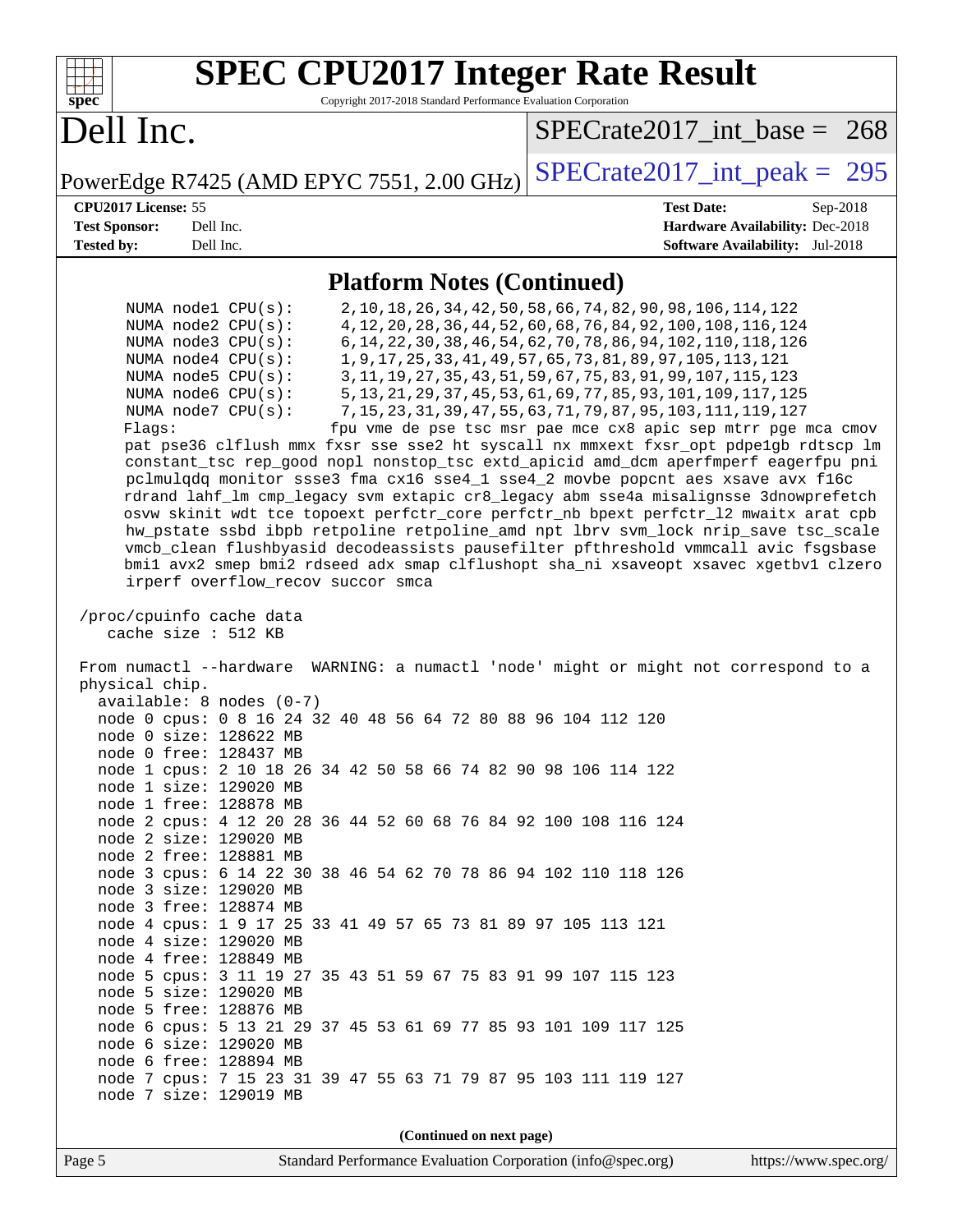| <b>SPEC CPU2017 Integer Rate Result</b><br>Copyright 2017-2018 Standard Performance Evaluation Corporation<br>$spec^*$                                                                                                                                                                           |                                                                                                     |
|--------------------------------------------------------------------------------------------------------------------------------------------------------------------------------------------------------------------------------------------------------------------------------------------------|-----------------------------------------------------------------------------------------------------|
| Dell Inc.                                                                                                                                                                                                                                                                                        | $SPECrate2017$ int base = 268                                                                       |
| PowerEdge R7425 (AMD EPYC 7551, 2.00 GHz)                                                                                                                                                                                                                                                        | $SPECrate2017\_int\_peak = 295$                                                                     |
| CPU2017 License: 55<br><b>Test Sponsor:</b><br>Dell Inc.<br>Dell Inc.<br><b>Tested by:</b>                                                                                                                                                                                                       | <b>Test Date:</b><br>Sep-2018<br>Hardware Availability: Dec-2018<br>Software Availability: Jul-2018 |
| <b>Platform Notes (Continued)</b>                                                                                                                                                                                                                                                                |                                                                                                     |
| node 7 free: 128880 MB                                                                                                                                                                                                                                                                           |                                                                                                     |
| node distances:                                                                                                                                                                                                                                                                                  |                                                                                                     |
| $\mathbf 0$<br>7<br>node<br>1<br>2<br>3<br>5<br>4<br>6                                                                                                                                                                                                                                           |                                                                                                     |
| 16<br>22<br>0:<br>10<br>16<br>16<br>28<br>28<br>28<br>22<br>1:<br>16<br>10<br>16<br>16<br>28<br>28<br>28                                                                                                                                                                                         |                                                                                                     |
| 16<br>22<br>28<br>28<br>28<br>2:<br>16<br>10<br>16                                                                                                                                                                                                                                               |                                                                                                     |
| 3:<br>22<br>16<br>16<br>16<br>10<br>28<br>28<br>28                                                                                                                                                                                                                                               |                                                                                                     |
| 4:<br>28<br>28<br>22<br>28<br>16<br>10<br>16<br>16<br>5:<br>28<br>28<br>22<br>16<br>16<br>28<br>10<br>16                                                                                                                                                                                         |                                                                                                     |
| 6:<br>22<br>28<br>28<br>16<br>28<br>16<br>10<br>16                                                                                                                                                                                                                                               |                                                                                                     |
| 7:<br>28<br>22<br>28<br>28<br>16<br>16<br>16<br>10                                                                                                                                                                                                                                               |                                                                                                     |
| From /proc/meminfo                                                                                                                                                                                                                                                                               |                                                                                                     |
| MemTotal:<br>1056530496 kB                                                                                                                                                                                                                                                                       |                                                                                                     |
| HugePages_Total:<br>0                                                                                                                                                                                                                                                                            |                                                                                                     |
| Hugepagesize:<br>2048 kB                                                                                                                                                                                                                                                                         |                                                                                                     |
| /usr/bin/lsb_release -d<br>SUSE Linux Enterprise Server 12 SP3                                                                                                                                                                                                                                   |                                                                                                     |
| From /etc/*release* /etc/*version*<br>$S$ uSE-release:<br>SUSE Linux Enterprise Server 12 (x86_64)<br>$VERSION = 12$<br>$PATCHLEVEL = 3$<br># This file is deprecated and will be removed in a future service pack or release.<br># Please check /etc/os-release for details about this release. |                                                                                                     |
| os-release:<br>NAME="SLES"<br>VERSION="12-SP3"                                                                                                                                                                                                                                                   |                                                                                                     |
| VERSION ID="12.3"<br>PRETTY_NAME="SUSE Linux Enterprise Server 12 SP3"<br>ID="sles"<br>ANSI COLOR="0;32"                                                                                                                                                                                         |                                                                                                     |
| CPE_NAME="cpe:/o:suse:sles:12:sp3"                                                                                                                                                                                                                                                               |                                                                                                     |
| uname $-a$ :<br>Linux linux-1z15 4.4.138-8.g8686768-default #1 SMP Mon Jun 25 17:25:25 UTC 2018<br>(8686768) x86_64 x86_64 x86_64 GNU/Linux                                                                                                                                                      |                                                                                                     |
| Kernel self-reported vulnerability status:                                                                                                                                                                                                                                                       |                                                                                                     |
| CVE-2017-5754 (Meltdown):<br>Not affected<br>CVE-2017-5753 (Spectre variant 1): Mitigation: __user pointer sanitization<br>CVE-2017-5715 (Spectre variant 2): Mitigation: Full AMD retpoline + IBPB                                                                                              |                                                                                                     |
| run-level 3 Sep 11 17:32 last=5                                                                                                                                                                                                                                                                  |                                                                                                     |
| (Continued on next page)                                                                                                                                                                                                                                                                         |                                                                                                     |
| Page 6<br>Standard Performance Evaluation Corporation (info@spec.org)                                                                                                                                                                                                                            | https://www.spec.org/                                                                               |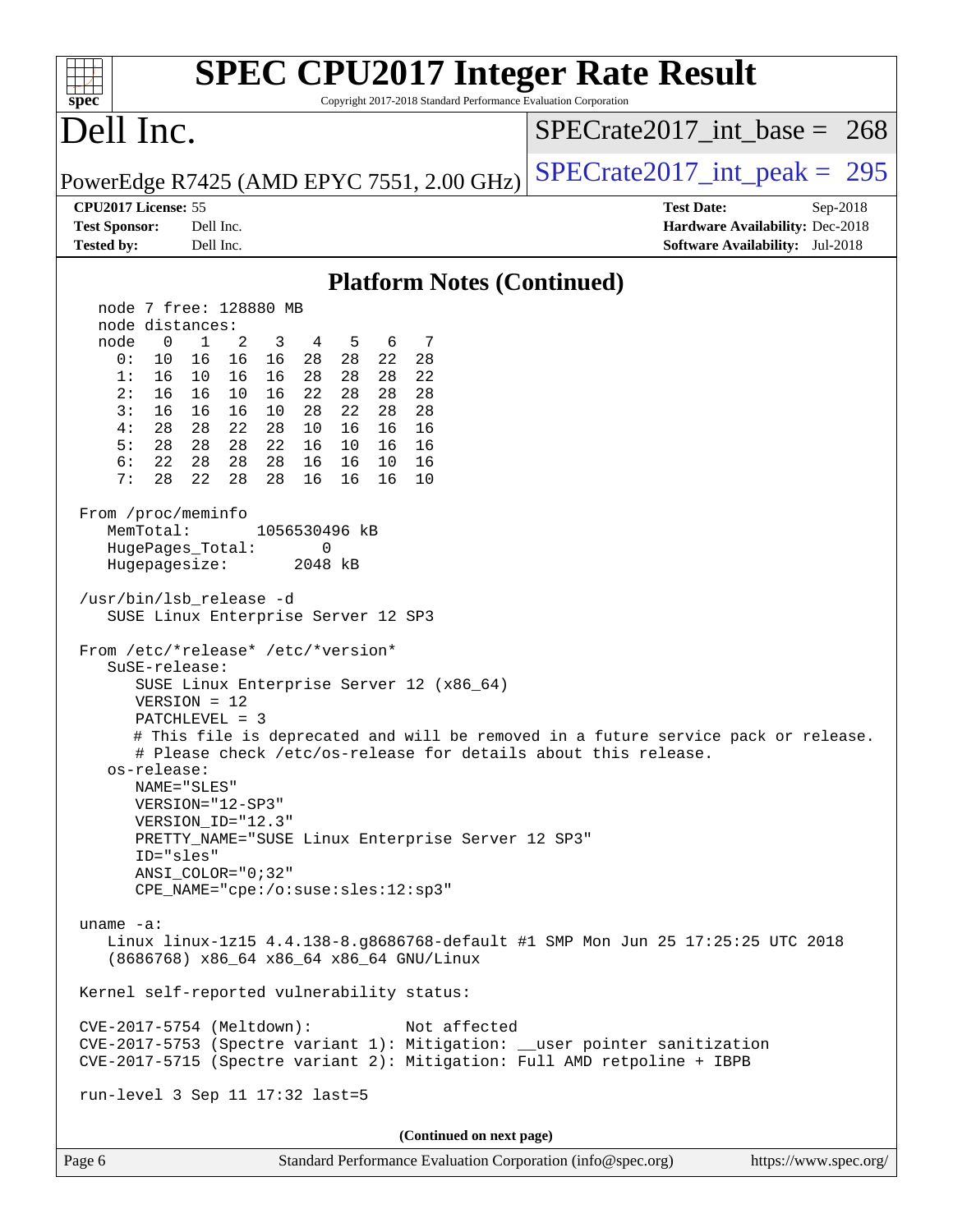| <b>SPEC CPU2017 Integer Rate Result</b><br>Copyright 2017-2018 Standard Performance Evaluation Corporation<br>$spec^*$                                                                                                                                                                                                                                    |                                                                           |  |  |  |  |
|-----------------------------------------------------------------------------------------------------------------------------------------------------------------------------------------------------------------------------------------------------------------------------------------------------------------------------------------------------------|---------------------------------------------------------------------------|--|--|--|--|
| Dell Inc.                                                                                                                                                                                                                                                                                                                                                 | $SPECrate2017\_int\_base = 268$                                           |  |  |  |  |
| PowerEdge R7425 (AMD EPYC 7551, 2.00 GHz)                                                                                                                                                                                                                                                                                                                 | $SPECTate2017\_int\_peak = 295$                                           |  |  |  |  |
| CPU2017 License: 55                                                                                                                                                                                                                                                                                                                                       | <b>Test Date:</b><br>Sep-2018                                             |  |  |  |  |
| <b>Test Sponsor:</b><br>Dell Inc.<br><b>Tested by:</b><br>Dell Inc.                                                                                                                                                                                                                                                                                       | Hardware Availability: Dec-2018<br><b>Software Availability:</b> Jul-2018 |  |  |  |  |
| <b>Platform Notes (Continued)</b>                                                                                                                                                                                                                                                                                                                         |                                                                           |  |  |  |  |
| SPEC is set to: /home/cpu2017-1.0.5<br>Filesystem<br>Type Size Used Avail Use% Mounted on<br>144G 3.9G 140G<br>/dev/sda4<br>xfs<br>3% /home<br>Additional information from dmidecode follows. WARNING: Use caution when you interpret                                                                                                                     |                                                                           |  |  |  |  |
| this section. The 'dmidecode' program reads system data which is "intended to allow<br>hardware to be accurately determined", but the intent may not be met, as there are<br>frequent changes to hardware, firmware, and the "DMTF SMBIOS" standard.<br>BIOS Dell Inc. 1.6.2 09/07/2018<br>Memory:<br>16x 80CE863280CE M386A8K40BM2-CTD 64 GB 4 rank 2666 |                                                                           |  |  |  |  |
| 16x Not Specified Not Specified                                                                                                                                                                                                                                                                                                                           |                                                                           |  |  |  |  |
| (End of data from sysinfo program)                                                                                                                                                                                                                                                                                                                        |                                                                           |  |  |  |  |
| <b>Compiler Version Notes</b>                                                                                                                                                                                                                                                                                                                             |                                                                           |  |  |  |  |
| =====================================<br>$502.\text{gcc\_r}(\text{peak})$<br>CC.                                                                                                                                                                                                                                                                          |                                                                           |  |  |  |  |
| AOCC.LLVM.4.0.0.B35.2017_04_26 clang version 4.0.0 (CLANG:) (based on LLVM<br>AOCC.LLVM.4.0.0.B35.2017_04_26)<br>Target: i386-unknown-linux-gnu<br>Thread model: posix                                                                                                                                                                                    |                                                                           |  |  |  |  |
| InstalledDir: /root/work/compilers/AOCC-1.0-Compiler/bin                                                                                                                                                                                                                                                                                                  |                                                                           |  |  |  |  |
|                                                                                                                                                                                                                                                                                                                                                           |                                                                           |  |  |  |  |
| $CXXC$ 523.xalancbmk $r$ (peak)                                                                                                                                                                                                                                                                                                                           |                                                                           |  |  |  |  |
| AOCC.LLVM.4.0.0.B35.2017_04_26 clang version 4.0.0 (CLANG:) (based on LLVM<br>AOCC.LLVM.4.0.0.B35.2017_04_26)<br>Target: i386-unknown-linux-gnu<br>Thread model: posix                                                                                                                                                                                    |                                                                           |  |  |  |  |
| InstalledDir: /root/work/compilers/AOCC-1.0-Compiler/bin                                                                                                                                                                                                                                                                                                  |                                                                           |  |  |  |  |
| 500.perlbench_r(base) 502.gcc_r(base) 505.mcf_r(base, peak)<br>CC.<br>525.x264_r(base) 557.xz_r(base, peak)                                                                                                                                                                                                                                               |                                                                           |  |  |  |  |
| AOCC.LLVM.4.0.0.B35.2017_04_26 clang version 4.0.0 (CLANG:) (based on LLVM<br>AOCC.LLVM.4.0.0.B35.2017_04_26)<br>Target: x86_64-unknown-linux-gnu<br>Thread model: posix                                                                                                                                                                                  |                                                                           |  |  |  |  |
| (Continued on next page)                                                                                                                                                                                                                                                                                                                                  |                                                                           |  |  |  |  |
| Page 7<br>Standard Performance Evaluation Corporation (info@spec.org)                                                                                                                                                                                                                                                                                     | https://www.spec.org/                                                     |  |  |  |  |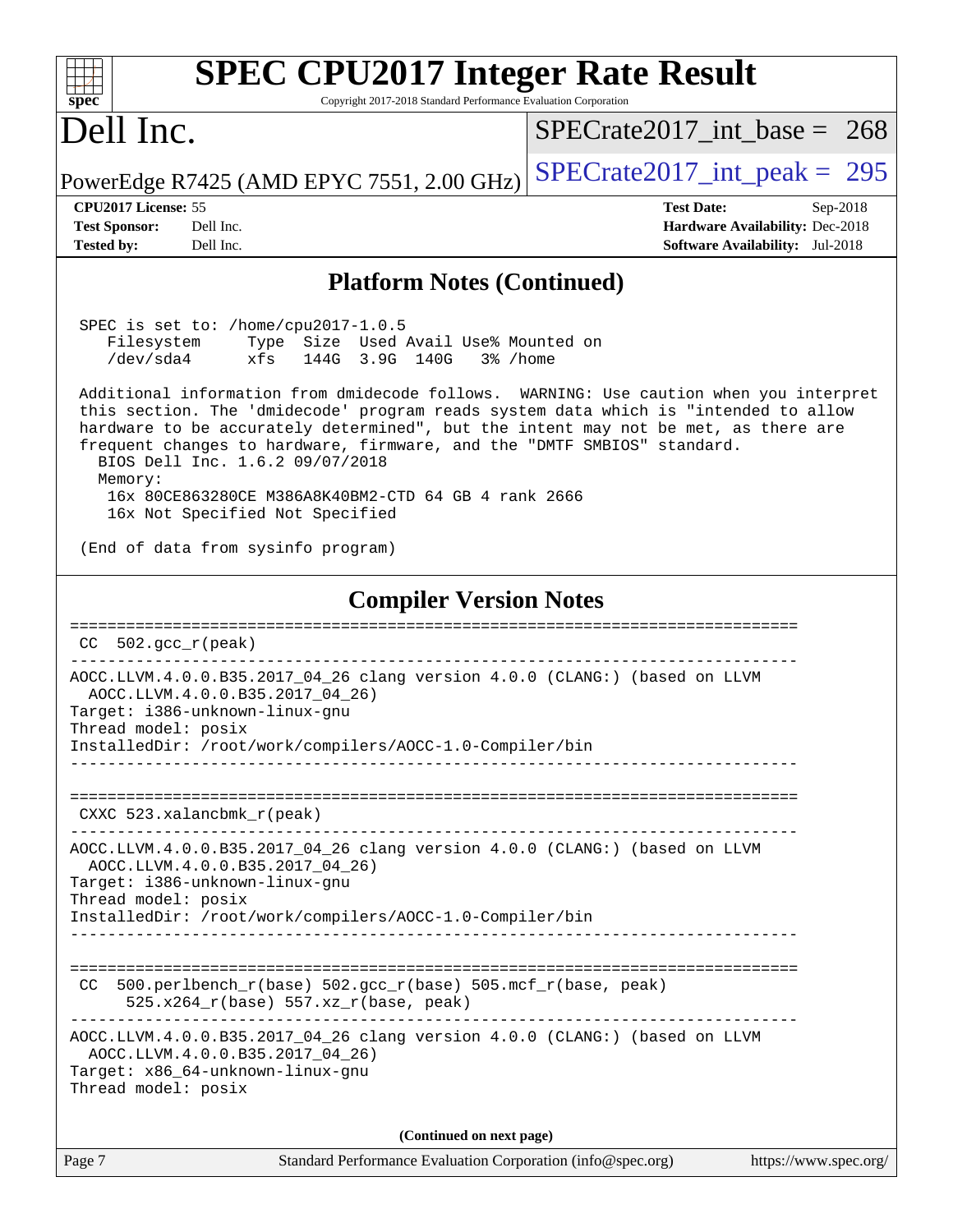| <b>SPEC CPU2017 Integer Rate Result</b>                                                                                                                                  |                                        |
|--------------------------------------------------------------------------------------------------------------------------------------------------------------------------|----------------------------------------|
| Copyright 2017-2018 Standard Performance Evaluation Corporation<br>spec <sup>®</sup>                                                                                     |                                        |
| Dell Inc.                                                                                                                                                                | $SPECrate2017$ int base = 268          |
| PowerEdge R7425 (AMD EPYC 7551, 2.00 GHz)                                                                                                                                | $SPECTate2017\_int\_peak = 295$        |
| CPU <sub>2017</sub> License: 55                                                                                                                                          | <b>Test Date:</b><br>Sep-2018          |
| <b>Test Sponsor:</b><br>Dell Inc.                                                                                                                                        | Hardware Availability: Dec-2018        |
| <b>Tested by:</b><br>Dell Inc.                                                                                                                                           | <b>Software Availability:</b> Jul-2018 |
| <b>Compiler Version Notes (Continued)</b>                                                                                                                                |                                        |
| InstalledDir: /root/work/compilers/AOCC-1.0-Compiler/bin                                                                                                                 |                                        |
|                                                                                                                                                                          |                                        |
| CXXC 520.omnetpp_r(base, peak) 523.xalancbmk_r(base) 531.deepsjeng_r(base,<br>peak) 541.leela_r(base)                                                                    |                                        |
| AOCC.LLVM.4.0.0.B35.2017_04_26 clang version 4.0.0 (CLANG:) (based on LLVM<br>AOCC.LLVM.4.0.0.B35.2017_04_26)<br>Target: x86_64-unknown-linux-gnu<br>Thread model: posix |                                        |
| InstalledDir: /root/work/compilers/AOCC-1.0-Compiler/bin                                                                                                                 |                                        |
|                                                                                                                                                                          |                                        |
| 500.perlbench_r(peak) 525.x264_r(peak)<br>CC.                                                                                                                            |                                        |
| AOCC.LLVM.4.0.0.B35.2017_04_26 clang version 4.0.0 (CLANG:) (based on LLVM<br>AOCC.LLVM.4.0.0.B35.2017_04_26)<br>Target: x86_64-unknown-linux-gnu<br>Thread model: posix |                                        |
| InstalledDir: /root/work/compilers/AOCC-1.0-Compiler/bin                                                                                                                 |                                        |
|                                                                                                                                                                          |                                        |

| CXXC 541.leela r(peak) |
|------------------------|
|                        |

| AOCC.LLVM.4.0.0.B35.2017 04 26 clang version 4.0.0 (CLANG:) (based on LLVM |
|----------------------------------------------------------------------------|
| AOCC.LLVM.4.0.0.B35.2017 04 26)                                            |
| Target: x86 64-unknown-linux-gnu                                           |
| Thread model: posix                                                        |
| InstalledDir: /root/work/compilers/AOCC-1.0-Compiler/bin                   |

============================================================================== FC 548.exchange2\_r(base, peak) ------------------------------------------------------------------------------

------------------------------------------------------------------------------

GNU Fortran (GCC) 4.8.2 Copyright (C) 2013 Free Software Foundation, Inc. GNU Fortran comes with NO WARRANTY, to the extent permitted by law. You may redistribute copies of GNU Fortran under the terms of the GNU General Public License. For more information about these matters, see the file named COPYING ------------------------------------------------------------------------------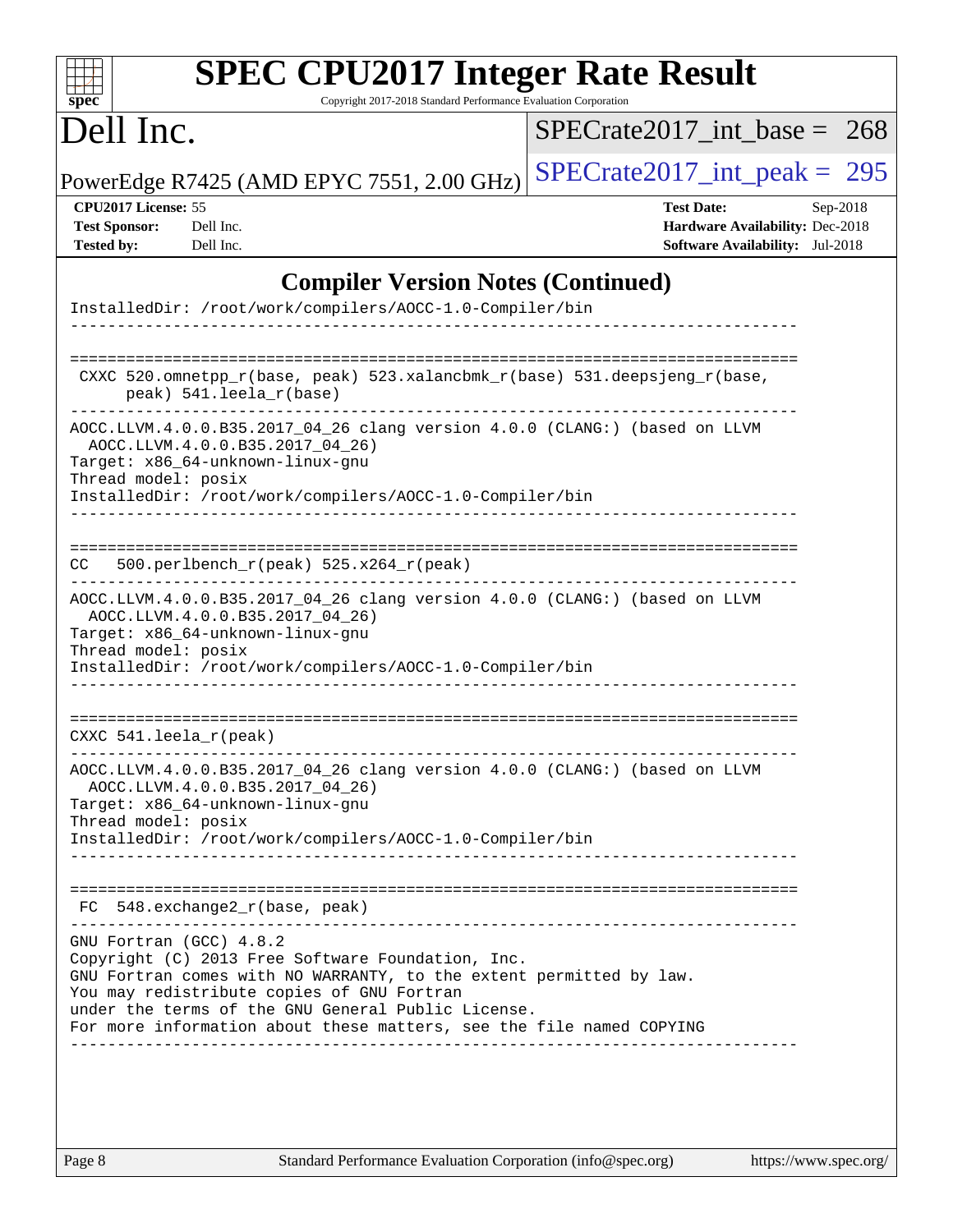### $+\ +$ **[spec](http://www.spec.org/)**

# **[SPEC CPU2017 Integer Rate Result](http://www.spec.org/auto/cpu2017/Docs/result-fields.html#SPECCPU2017IntegerRateResult)**

Copyright 2017-2018 Standard Performance Evaluation Corporation

## Dell Inc.

[SPECrate2017\\_int\\_base =](http://www.spec.org/auto/cpu2017/Docs/result-fields.html#SPECrate2017intbase) 268

PowerEdge R7425 (AMD EPYC 7551, 2.00 GHz)  $\left|$  [SPECrate2017\\_int\\_peak =](http://www.spec.org/auto/cpu2017/Docs/result-fields.html#SPECrate2017intpeak) 295

### **[CPU2017 License:](http://www.spec.org/auto/cpu2017/Docs/result-fields.html#CPU2017License)** 55 **[Test Date:](http://www.spec.org/auto/cpu2017/Docs/result-fields.html#TestDate)** Sep-2018

| <b>Test Sponsor:</b> | Dell Inc. |
|----------------------|-----------|
| <b>Tested by:</b>    | Dell Inc. |

**[Hardware Availability:](http://www.spec.org/auto/cpu2017/Docs/result-fields.html#HardwareAvailability) Dec-2018 [Software Availability:](http://www.spec.org/auto/cpu2017/Docs/result-fields.html#SoftwareAvailability)** Jul-2018

## **[Base Compiler Invocation](http://www.spec.org/auto/cpu2017/Docs/result-fields.html#BaseCompilerInvocation)**

[C benchmarks](http://www.spec.org/auto/cpu2017/Docs/result-fields.html#Cbenchmarks): [clang](http://www.spec.org/cpu2017/results/res2018q4/cpu2017-20181029-09376.flags.html#user_CCbase_Fclang3_a68b77bfed473bd9cdd22529af008e8306c2e3948617c8991604c1a2000ee4a73ef90dd8bc793e105fe4165a625d26dacbda4708d828ad19048918c071b363ec)

[C++ benchmarks:](http://www.spec.org/auto/cpu2017/Docs/result-fields.html#CXXbenchmarks) [clang++](http://www.spec.org/cpu2017/results/res2018q4/cpu2017-20181029-09376.flags.html#user_CXXbase_Fclang3_57a48582e5be507d19b2527b3e7d4f85d9b8669ffc9a8a0dbb9bcf949a918a58bbab411e0c4d14a3922022a3e425a90db94042683824c1806feff4324ca1000d)

[Fortran benchmarks](http://www.spec.org/auto/cpu2017/Docs/result-fields.html#Fortranbenchmarks): [clang](http://www.spec.org/cpu2017/results/res2018q4/cpu2017-20181029-09376.flags.html#user_FCbase_Fclang3_a68b77bfed473bd9cdd22529af008e8306c2e3948617c8991604c1a2000ee4a73ef90dd8bc793e105fe4165a625d26dacbda4708d828ad19048918c071b363ec) [gfortran](http://www.spec.org/cpu2017/results/res2018q4/cpu2017-20181029-09376.flags.html#user_FCbase_aocc-gfortran_128c91a56d61ddb07404721e65b8f9498c31a443dacbd3b7f212891090eca86e2d099b520f75b99e9e8ac4fdec01f4d15f0b65e47123ec4c42b0759045731a1f)

## **[Base Portability Flags](http://www.spec.org/auto/cpu2017/Docs/result-fields.html#BasePortabilityFlags)**

 500.perlbench\_r: [-DSPEC\\_LINUX\\_X64](http://www.spec.org/cpu2017/results/res2018q4/cpu2017-20181029-09376.flags.html#b500.perlbench_r_basePORTABILITY_DSPEC_LINUX_X64) [-DSPEC\\_LP64](http://www.spec.org/cpu2017/results/res2018q4/cpu2017-20181029-09376.flags.html#b500.perlbench_r_baseEXTRA_PORTABILITY_DSPEC_LP64) 502.gcc\_r: [-DSPEC\\_LP64](http://www.spec.org/cpu2017/results/res2018q4/cpu2017-20181029-09376.flags.html#suite_baseEXTRA_PORTABILITY502_gcc_r_DSPEC_LP64) 505.mcf\_r: [-DSPEC\\_LP64](http://www.spec.org/cpu2017/results/res2018q4/cpu2017-20181029-09376.flags.html#suite_baseEXTRA_PORTABILITY505_mcf_r_DSPEC_LP64) 520.omnetpp\_r: [-DSPEC\\_LP64](http://www.spec.org/cpu2017/results/res2018q4/cpu2017-20181029-09376.flags.html#suite_baseEXTRA_PORTABILITY520_omnetpp_r_DSPEC_LP64) 523.xalancbmk\_r: [-DSPEC\\_LINUX](http://www.spec.org/cpu2017/results/res2018q4/cpu2017-20181029-09376.flags.html#b523.xalancbmk_r_basePORTABILITY_DSPEC_LINUX) [-DSPEC\\_LP64](http://www.spec.org/cpu2017/results/res2018q4/cpu2017-20181029-09376.flags.html#suite_baseEXTRA_PORTABILITY523_xalancbmk_r_DSPEC_LP64) 525.x264\_r: [-DSPEC\\_LP64](http://www.spec.org/cpu2017/results/res2018q4/cpu2017-20181029-09376.flags.html#suite_baseEXTRA_PORTABILITY525_x264_r_DSPEC_LP64) 531.deepsjeng\_r: [-DSPEC\\_LP64](http://www.spec.org/cpu2017/results/res2018q4/cpu2017-20181029-09376.flags.html#suite_baseEXTRA_PORTABILITY531_deepsjeng_r_DSPEC_LP64) 541.leela\_r: [-DSPEC\\_LP64](http://www.spec.org/cpu2017/results/res2018q4/cpu2017-20181029-09376.flags.html#suite_baseEXTRA_PORTABILITY541_leela_r_DSPEC_LP64) 548.exchange2\_r: [-DSPEC\\_LP64](http://www.spec.org/cpu2017/results/res2018q4/cpu2017-20181029-09376.flags.html#suite_baseEXTRA_PORTABILITY548_exchange2_r_DSPEC_LP64) 557.xz\_r: [-DSPEC\\_LP64](http://www.spec.org/cpu2017/results/res2018q4/cpu2017-20181029-09376.flags.html#suite_baseEXTRA_PORTABILITY557_xz_r_DSPEC_LP64)

## **[Base Optimization Flags](http://www.spec.org/auto/cpu2017/Docs/result-fields.html#BaseOptimizationFlags)**

### [C benchmarks](http://www.spec.org/auto/cpu2017/Docs/result-fields.html#Cbenchmarks):

[-flto](http://www.spec.org/cpu2017/results/res2018q4/cpu2017-20181029-09376.flags.html#user_CCbase_lto) [-Wl,-plugin-opt=-merge-constant](http://www.spec.org/cpu2017/results/res2018q4/cpu2017-20181029-09376.flags.html#user_CCbase_F-merge-constant_1d79771b5442061d9c8e05556c6b0c655e6c9e66f8c6936b0129d434b6acd2b1cf1b7cd2540d1570ff636111b08a6bc36e2e61fc34531f8ef7c1a34c57be1dbb) [-Wl,-plugin-opt=-lsr-in-nested-loop](http://www.spec.org/cpu2017/results/res2018q4/cpu2017-20181029-09376.flags.html#user_CCbase_lsr-in-nested-loop_1cff93fd95162f5e77640b5271e8bed680fb62b4a8d96fb8ab217ff3244646f1fbb342e31af83c263403bbf5249c7dc7732d5c86c3eab4cc8d32dcb7a6f33ca0) [-Wl,-plugin-opt=-disable-vect-cmp](http://www.spec.org/cpu2017/results/res2018q4/cpu2017-20181029-09376.flags.html#user_CCbase_disable-vect-cmp_1056b9a09b8ddc126e023b5f99ae33179ef568835465af9b7adeacf4b6480ff575c8aee439265bcfbcbf086f33f2fa5cca2bc4cf52b64c0cd2e10f6503cba02d) [-O3](http://www.spec.org/cpu2017/results/res2018q4/cpu2017-20181029-09376.flags.html#user_CCbase_F-O3) [-ffast-math](http://www.spec.org/cpu2017/results/res2018q4/cpu2017-20181029-09376.flags.html#user_CCbase_F-aocc-ffast-math_78dd175de6534c2005829757b9b0f2878e57b067cce6f7c443b2250ac68890960e2e1b320ca04b81ff7c62c6f87870ed05f06baf7875eea2990d38e3b73c71f1) [-march=znver1](http://www.spec.org/cpu2017/results/res2018q4/cpu2017-20181029-09376.flags.html#user_CCbase_F-march) [-fstruct-layout=2](http://www.spec.org/cpu2017/results/res2018q4/cpu2017-20181029-09376.flags.html#user_CCbase_F-fstruct-layout_a05ec02e17cdf7fe0c3950a6b005251b2b1e5e67af2b5298cf72714730c3d59ba290e75546b10aa22dac074c15ceaca36ae22c62cb51bcb2fbdc9dc4e7e222c4) [-mllvm -unroll-threshold=100](http://www.spec.org/cpu2017/results/res2018q4/cpu2017-20181029-09376.flags.html#user_CCbase_F-unroll-threshold_2755d0c78138845d361fa1543e3a063fffa198df9b3edf0cfb856bbc88a81e1769b12ac7a550c5d35197be55360db1a3f95a8d1304df999456cabf5120c45168) [-fremap-arrays](http://www.spec.org/cpu2017/results/res2018q4/cpu2017-20181029-09376.flags.html#user_CCbase_F-fremap-arrays) [-mno-avx2](http://www.spec.org/cpu2017/results/res2018q4/cpu2017-20181029-09376.flags.html#user_CCbase_F-mno-avx2) [-mllvm -inline-threshold=1000](http://www.spec.org/cpu2017/results/res2018q4/cpu2017-20181029-09376.flags.html#user_CCbase_inline-threshold_b7832241b0a6397e4ecdbaf0eb7defdc10f885c2a282fa3240fdc99844d543fda39cf8a4a9dccf68cf19b5438ac3b455264f478df15da0f4988afa40d8243bab) [-mllvm -disable-vect-cmp](http://www.spec.org/cpu2017/results/res2018q4/cpu2017-20181029-09376.flags.html#user_CCbase_disable-vect-cmp_d995c9eb800469498c6893dc847c54c903d59847b18cb2ac22011b9af7010c96d2d48d3c6b41246fe86945001509aa4dc528afb61cb238fd3b256a31781ea0cf) [-z muldefs](http://www.spec.org/cpu2017/results/res2018q4/cpu2017-20181029-09376.flags.html#user_CCbase_F-z-muldefs) [-ljemalloc](http://www.spec.org/cpu2017/results/res2018q4/cpu2017-20181029-09376.flags.html#user_CCbase_jemalloc-lib_d1249b907c500fa1c0672f44f562e3d0f79738ae9e3c4a9c376d49f265a04b9c99b167ecedbf6711b3085be911c67ff61f150a17b3472be731631ba4d0471706)

### [C++ benchmarks:](http://www.spec.org/auto/cpu2017/Docs/result-fields.html#CXXbenchmarks)

[-flto](http://www.spec.org/cpu2017/results/res2018q4/cpu2017-20181029-09376.flags.html#user_CXXbase_lto) [-Wl,-plugin-opt=-merge-constant](http://www.spec.org/cpu2017/results/res2018q4/cpu2017-20181029-09376.flags.html#user_CXXbase_F-merge-constant_1d79771b5442061d9c8e05556c6b0c655e6c9e66f8c6936b0129d434b6acd2b1cf1b7cd2540d1570ff636111b08a6bc36e2e61fc34531f8ef7c1a34c57be1dbb) [-Wl,-plugin-opt=-lsr-in-nested-loop](http://www.spec.org/cpu2017/results/res2018q4/cpu2017-20181029-09376.flags.html#user_CXXbase_lsr-in-nested-loop_1cff93fd95162f5e77640b5271e8bed680fb62b4a8d96fb8ab217ff3244646f1fbb342e31af83c263403bbf5249c7dc7732d5c86c3eab4cc8d32dcb7a6f33ca0) [-Wl,-plugin-opt=-disable-vect-cmp](http://www.spec.org/cpu2017/results/res2018q4/cpu2017-20181029-09376.flags.html#user_CXXbase_disable-vect-cmp_1056b9a09b8ddc126e023b5f99ae33179ef568835465af9b7adeacf4b6480ff575c8aee439265bcfbcbf086f33f2fa5cca2bc4cf52b64c0cd2e10f6503cba02d) [-O3](http://www.spec.org/cpu2017/results/res2018q4/cpu2017-20181029-09376.flags.html#user_CXXbase_F-O3) [-march=znver1](http://www.spec.org/cpu2017/results/res2018q4/cpu2017-20181029-09376.flags.html#user_CXXbase_F-march) [-mllvm -unroll-threshold=100](http://www.spec.org/cpu2017/results/res2018q4/cpu2017-20181029-09376.flags.html#user_CXXbase_F-unroll-threshold_2755d0c78138845d361fa1543e3a063fffa198df9b3edf0cfb856bbc88a81e1769b12ac7a550c5d35197be55360db1a3f95a8d1304df999456cabf5120c45168) [-finline-aggressive](http://www.spec.org/cpu2017/results/res2018q4/cpu2017-20181029-09376.flags.html#user_CXXbase_F-finline-aggressive) [-fremap-arrays](http://www.spec.org/cpu2017/results/res2018q4/cpu2017-20181029-09376.flags.html#user_CXXbase_F-fremap-arrays) [-mllvm -inline-threshold=1000](http://www.spec.org/cpu2017/results/res2018q4/cpu2017-20181029-09376.flags.html#user_CXXbase_inline-threshold_b7832241b0a6397e4ecdbaf0eb7defdc10f885c2a282fa3240fdc99844d543fda39cf8a4a9dccf68cf19b5438ac3b455264f478df15da0f4988afa40d8243bab) [-mllvm -disable-vect-cmp](http://www.spec.org/cpu2017/results/res2018q4/cpu2017-20181029-09376.flags.html#user_CXXbase_disable-vect-cmp_d995c9eb800469498c6893dc847c54c903d59847b18cb2ac22011b9af7010c96d2d48d3c6b41246fe86945001509aa4dc528afb61cb238fd3b256a31781ea0cf) [-z muldefs](http://www.spec.org/cpu2017/results/res2018q4/cpu2017-20181029-09376.flags.html#user_CXXbase_F-z-muldefs) [-ljemalloc](http://www.spec.org/cpu2017/results/res2018q4/cpu2017-20181029-09376.flags.html#user_CXXbase_jemalloc-lib_d1249b907c500fa1c0672f44f562e3d0f79738ae9e3c4a9c376d49f265a04b9c99b167ecedbf6711b3085be911c67ff61f150a17b3472be731631ba4d0471706)

[Fortran benchmarks](http://www.spec.org/auto/cpu2017/Docs/result-fields.html#Fortranbenchmarks):

[-flto](http://www.spec.org/cpu2017/results/res2018q4/cpu2017-20181029-09376.flags.html#user_FCbase_lto) [-Wl,-plugin-opt=-merge-constant](http://www.spec.org/cpu2017/results/res2018q4/cpu2017-20181029-09376.flags.html#user_FCbase_F-merge-constant_1d79771b5442061d9c8e05556c6b0c655e6c9e66f8c6936b0129d434b6acd2b1cf1b7cd2540d1570ff636111b08a6bc36e2e61fc34531f8ef7c1a34c57be1dbb) [-Wl,-plugin-opt=-lsr-in-nested-loop](http://www.spec.org/cpu2017/results/res2018q4/cpu2017-20181029-09376.flags.html#user_FCbase_lsr-in-nested-loop_1cff93fd95162f5e77640b5271e8bed680fb62b4a8d96fb8ab217ff3244646f1fbb342e31af83c263403bbf5249c7dc7732d5c86c3eab4cc8d32dcb7a6f33ca0) [-Wl,-plugin-opt=-disable-vect-cmp](http://www.spec.org/cpu2017/results/res2018q4/cpu2017-20181029-09376.flags.html#user_FCbase_disable-vect-cmp_1056b9a09b8ddc126e023b5f99ae33179ef568835465af9b7adeacf4b6480ff575c8aee439265bcfbcbf086f33f2fa5cca2bc4cf52b64c0cd2e10f6503cba02d)

**(Continued on next page)**

| Page 9 | Standard Performance Evaluation Corporation (info@spec.org) | https://www.spec.org/ |
|--------|-------------------------------------------------------------|-----------------------|
|--------|-------------------------------------------------------------|-----------------------|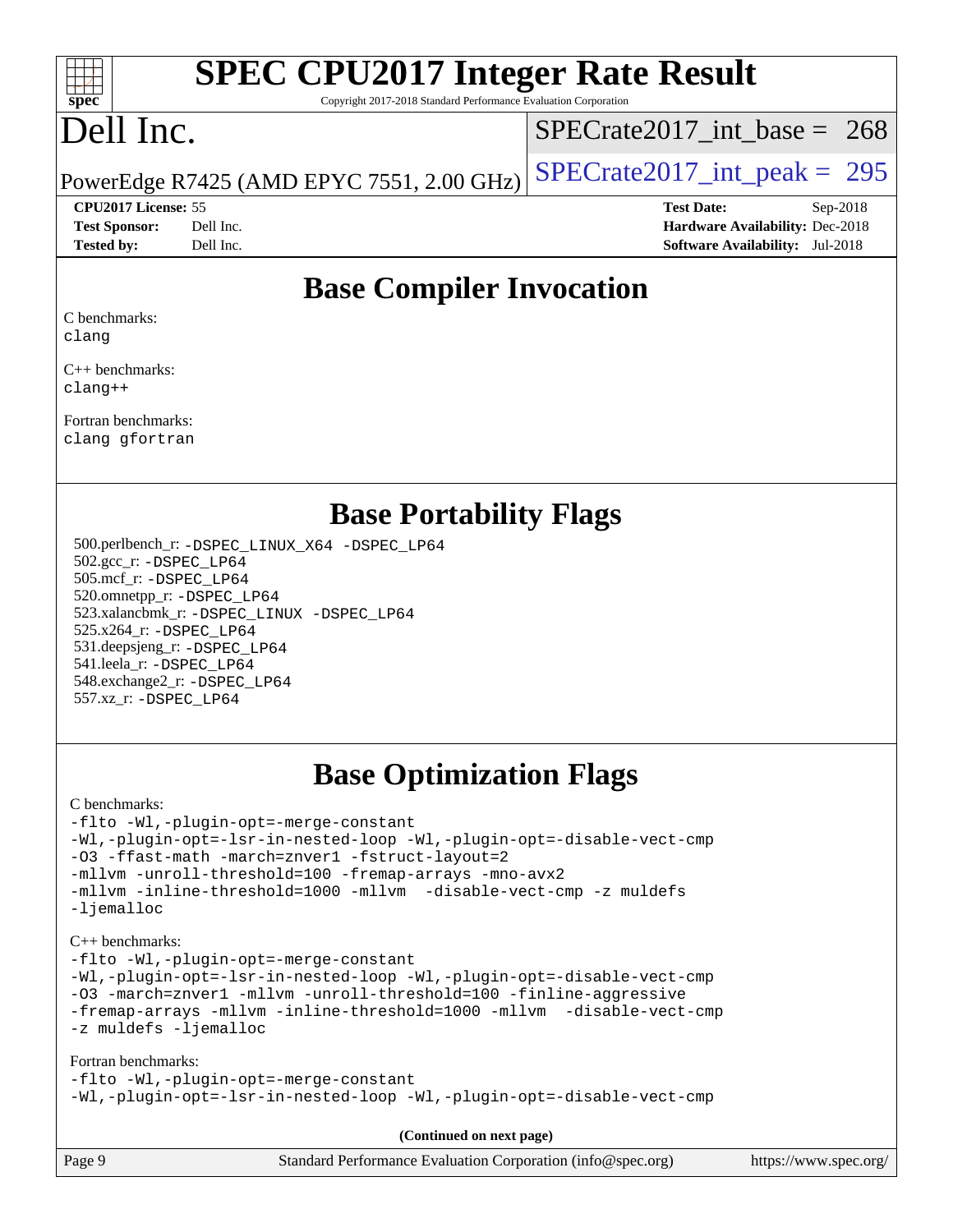

# **[SPEC CPU2017 Integer Rate Result](http://www.spec.org/auto/cpu2017/Docs/result-fields.html#SPECCPU2017IntegerRateResult)**

Copyright 2017-2018 Standard Performance Evaluation Corporation

## Dell Inc.

[SPECrate2017\\_int\\_base =](http://www.spec.org/auto/cpu2017/Docs/result-fields.html#SPECrate2017intbase) 268

PowerEdge R7425 (AMD EPYC 7551, 2.00 GHz)  $\left|$  [SPECrate2017\\_int\\_peak =](http://www.spec.org/auto/cpu2017/Docs/result-fields.html#SPECrate2017intpeak) 295

**[CPU2017 License:](http://www.spec.org/auto/cpu2017/Docs/result-fields.html#CPU2017License)** 55 **[Test Date:](http://www.spec.org/auto/cpu2017/Docs/result-fields.html#TestDate)** Sep-2018 **[Test Sponsor:](http://www.spec.org/auto/cpu2017/Docs/result-fields.html#TestSponsor)** Dell Inc. **[Hardware Availability:](http://www.spec.org/auto/cpu2017/Docs/result-fields.html#HardwareAvailability)** Dec-2018 **[Tested by:](http://www.spec.org/auto/cpu2017/Docs/result-fields.html#Testedby)** Dell Inc. **[Software Availability:](http://www.spec.org/auto/cpu2017/Docs/result-fields.html#SoftwareAvailability)** Jul-2018

## **[Base Optimization Flags \(Continued\)](http://www.spec.org/auto/cpu2017/Docs/result-fields.html#BaseOptimizationFlags)**

[Fortran benchmarks](http://www.spec.org/auto/cpu2017/Docs/result-fields.html#Fortranbenchmarks) (continued):

[-O3](http://www.spec.org/cpu2017/results/res2018q4/cpu2017-20181029-09376.flags.html#user_FCbase_F-O3) [-mavx](http://www.spec.org/cpu2017/results/res2018q4/cpu2017-20181029-09376.flags.html#user_FCbase_F-mavx) [-madx](http://www.spec.org/cpu2017/results/res2018q4/cpu2017-20181029-09376.flags.html#user_FCbase_F-madx) [-funroll-loops](http://www.spec.org/cpu2017/results/res2018q4/cpu2017-20181029-09376.flags.html#user_FCbase_aocc-funroll-loops) [-ffast-math](http://www.spec.org/cpu2017/results/res2018q4/cpu2017-20181029-09376.flags.html#user_FCbase_F-aocc-ffast-math_78dd175de6534c2005829757b9b0f2878e57b067cce6f7c443b2250ac68890960e2e1b320ca04b81ff7c62c6f87870ed05f06baf7875eea2990d38e3b73c71f1) [-z muldefs](http://www.spec.org/cpu2017/results/res2018q4/cpu2017-20181029-09376.flags.html#user_FCbase_F-z-muldefs) [-Ofast](http://www.spec.org/cpu2017/results/res2018q4/cpu2017-20181029-09376.flags.html#user_FCbase_F-aocc-Ofast) [-fdefault-integer-8](http://www.spec.org/cpu2017/results/res2018q4/cpu2017-20181029-09376.flags.html#user_FCbase_F-fdefault-integer-8) [-fplugin=dragonegg.so](http://www.spec.org/cpu2017/results/res2018q4/cpu2017-20181029-09376.flags.html#user_FCbase_F-fpluginDragonEgg) [-fplugin-arg-dragonegg-llvm-option=-lsr-in-nested-loop](http://www.spec.org/cpu2017/results/res2018q4/cpu2017-20181029-09376.flags.html#user_FCbase_lsr-in-nested-loop_9d50e9a5bf5413862ef575cb99c4306f28354df375c817cbae12d1ca2160727959926001e898e7562b79430b7fa444a8df2254024818720af45ad007761bc4a7) [-fplugin-arg-dragonegg-llvm-option=-enable-iv-split](http://www.spec.org/cpu2017/results/res2018q4/cpu2017-20181029-09376.flags.html#user_FCbase_F-enable-iv-split_5dd88da1d43c18bd75cbdf250cf834c2151012bf076ae854827e69c5249e03739713e176d494b70eccfdbb757c13240bb0c8f0dd1fe462f4542b1525161a1ac7) [-fplugin-arg-dragonegg-llvm-option=-merge-constant](http://www.spec.org/cpu2017/results/res2018q4/cpu2017-20181029-09376.flags.html#user_FCbase_F-merge-constant_37fd66d07a4fbae8f1b816e843c3ed1ebaa48f794b65ea8be746a1880566a3d23eba4a3c37b5c024650311adcf9247c62af28144803b3729b14be14423fa5142) [-fplugin-arg-dragonegg-llvm-option=-inline-threshold:1000](http://www.spec.org/cpu2017/results/res2018q4/cpu2017-20181029-09376.flags.html#user_FCbase_inline-threshold_eec74946bf81becf626625ea3f1757217b7f1e09b0c056df6f4a6dc542562255a9e8a6d36c454b3b2ed3e147f40cf87a14a68e01ad47a8b90b49f15f387f919f) [-fplugin-arg-dragonegg-llvm-option=-disable-vect-cmp](http://www.spec.org/cpu2017/results/res2018q4/cpu2017-20181029-09376.flags.html#user_FCbase_disable-vect-cmp_d119dd6f96524d64dc477d5e6a72268aebe046b42f767098038bf7530fc0cc546dd329b2376104fde185baca14f7365ef86ccd3ff602b57a7839de005478f594) [-ljemalloc](http://www.spec.org/cpu2017/results/res2018q4/cpu2017-20181029-09376.flags.html#user_FCbase_jemalloc-lib_d1249b907c500fa1c0672f44f562e3d0f79738ae9e3c4a9c376d49f265a04b9c99b167ecedbf6711b3085be911c67ff61f150a17b3472be731631ba4d0471706) [-lgfortran](http://www.spec.org/cpu2017/results/res2018q4/cpu2017-20181029-09376.flags.html#user_FCbase_F-lgfortran) [-lamdlibm](http://www.spec.org/cpu2017/results/res2018q4/cpu2017-20181029-09376.flags.html#user_FCbase_F-lamdlibm)

## **[Peak Compiler Invocation](http://www.spec.org/auto/cpu2017/Docs/result-fields.html#PeakCompilerInvocation)**

[C benchmarks](http://www.spec.org/auto/cpu2017/Docs/result-fields.html#Cbenchmarks): [clang](http://www.spec.org/cpu2017/results/res2018q4/cpu2017-20181029-09376.flags.html#user_CCpeak_Fclang3_a68b77bfed473bd9cdd22529af008e8306c2e3948617c8991604c1a2000ee4a73ef90dd8bc793e105fe4165a625d26dacbda4708d828ad19048918c071b363ec)

[C++ benchmarks:](http://www.spec.org/auto/cpu2017/Docs/result-fields.html#CXXbenchmarks) [clang++](http://www.spec.org/cpu2017/results/res2018q4/cpu2017-20181029-09376.flags.html#user_CXXpeak_Fclang3_57a48582e5be507d19b2527b3e7d4f85d9b8669ffc9a8a0dbb9bcf949a918a58bbab411e0c4d14a3922022a3e425a90db94042683824c1806feff4324ca1000d)

[Fortran benchmarks](http://www.spec.org/auto/cpu2017/Docs/result-fields.html#Fortranbenchmarks): [clang](http://www.spec.org/cpu2017/results/res2018q4/cpu2017-20181029-09376.flags.html#user_FCpeak_Fclang3_a68b77bfed473bd9cdd22529af008e8306c2e3948617c8991604c1a2000ee4a73ef90dd8bc793e105fe4165a625d26dacbda4708d828ad19048918c071b363ec) [gfortran](http://www.spec.org/cpu2017/results/res2018q4/cpu2017-20181029-09376.flags.html#user_FCpeak_aocc-gfortran_128c91a56d61ddb07404721e65b8f9498c31a443dacbd3b7f212891090eca86e2d099b520f75b99e9e8ac4fdec01f4d15f0b65e47123ec4c42b0759045731a1f)

## **[Peak Portability Flags](http://www.spec.org/auto/cpu2017/Docs/result-fields.html#PeakPortabilityFlags)**

 500.perlbench\_r: [-DSPEC\\_LINUX\\_X64](http://www.spec.org/cpu2017/results/res2018q4/cpu2017-20181029-09376.flags.html#b500.perlbench_r_peakPORTABILITY_DSPEC_LINUX_X64) [-DSPEC\\_LP64](http://www.spec.org/cpu2017/results/res2018q4/cpu2017-20181029-09376.flags.html#b500.perlbench_r_peakEXTRA_PORTABILITY_DSPEC_LP64) 502.gcc\_r: [-D\\_FILE\\_OFFSET\\_BITS=64](http://www.spec.org/cpu2017/results/res2018q4/cpu2017-20181029-09376.flags.html#user_peakEXTRA_PORTABILITY502_gcc_r_F-D_FILE_OFFSET_BITS_5ae949a99b284ddf4e95728d47cb0843d81b2eb0e18bdfe74bbf0f61d0b064f4bda2f10ea5eb90e1dcab0e84dbc592acfc5018bc955c18609f94ddb8d550002c) 505.mcf\_r: [-DSPEC\\_LP64](http://www.spec.org/cpu2017/results/res2018q4/cpu2017-20181029-09376.flags.html#suite_peakEXTRA_PORTABILITY505_mcf_r_DSPEC_LP64) 520.omnetpp\_r: [-DSPEC\\_LP64](http://www.spec.org/cpu2017/results/res2018q4/cpu2017-20181029-09376.flags.html#suite_peakEXTRA_PORTABILITY520_omnetpp_r_DSPEC_LP64) 523.xalancbmk\_r: [-DSPEC\\_LINUX](http://www.spec.org/cpu2017/results/res2018q4/cpu2017-20181029-09376.flags.html#b523.xalancbmk_r_peakPORTABILITY_DSPEC_LINUX) [-D\\_FILE\\_OFFSET\\_BITS=64](http://www.spec.org/cpu2017/results/res2018q4/cpu2017-20181029-09376.flags.html#user_peakEXTRA_PORTABILITY523_xalancbmk_r_F-D_FILE_OFFSET_BITS_5ae949a99b284ddf4e95728d47cb0843d81b2eb0e18bdfe74bbf0f61d0b064f4bda2f10ea5eb90e1dcab0e84dbc592acfc5018bc955c18609f94ddb8d550002c) 525.x264\_r: [-DSPEC\\_LP64](http://www.spec.org/cpu2017/results/res2018q4/cpu2017-20181029-09376.flags.html#suite_peakEXTRA_PORTABILITY525_x264_r_DSPEC_LP64) 531.deepsjeng\_r: [-DSPEC\\_LP64](http://www.spec.org/cpu2017/results/res2018q4/cpu2017-20181029-09376.flags.html#suite_peakEXTRA_PORTABILITY531_deepsjeng_r_DSPEC_LP64) 541.leela\_r: [-DSPEC\\_LP64](http://www.spec.org/cpu2017/results/res2018q4/cpu2017-20181029-09376.flags.html#suite_peakEXTRA_PORTABILITY541_leela_r_DSPEC_LP64) 548.exchange2\_r: [-DSPEC\\_LP64](http://www.spec.org/cpu2017/results/res2018q4/cpu2017-20181029-09376.flags.html#suite_peakEXTRA_PORTABILITY548_exchange2_r_DSPEC_LP64) 557.xz\_r: [-DSPEC\\_LP64](http://www.spec.org/cpu2017/results/res2018q4/cpu2017-20181029-09376.flags.html#suite_peakEXTRA_PORTABILITY557_xz_r_DSPEC_LP64)

## **[Peak Optimization Flags](http://www.spec.org/auto/cpu2017/Docs/result-fields.html#PeakOptimizationFlags)**

[C benchmarks](http://www.spec.org/auto/cpu2017/Docs/result-fields.html#Cbenchmarks):

 500.perlbench\_r: [-flto](http://www.spec.org/cpu2017/results/res2018q4/cpu2017-20181029-09376.flags.html#user_peakCOPTIMIZEEXTRA_LDFLAGS500_perlbench_r_lto) [-Wl,-plugin-opt=-merge-constant](http://www.spec.org/cpu2017/results/res2018q4/cpu2017-20181029-09376.flags.html#user_peakEXTRA_LDFLAGS500_perlbench_r_F-merge-constant_1d79771b5442061d9c8e05556c6b0c655e6c9e66f8c6936b0129d434b6acd2b1cf1b7cd2540d1570ff636111b08a6bc36e2e61fc34531f8ef7c1a34c57be1dbb) [-Wl,-plugin-opt=-lsr-in-nested-loop](http://www.spec.org/cpu2017/results/res2018q4/cpu2017-20181029-09376.flags.html#user_peakEXTRA_LDFLAGS500_perlbench_r_lsr-in-nested-loop_1cff93fd95162f5e77640b5271e8bed680fb62b4a8d96fb8ab217ff3244646f1fbb342e31af83c263403bbf5249c7dc7732d5c86c3eab4cc8d32dcb7a6f33ca0)

**(Continued on next page)**

Page 10 Standard Performance Evaluation Corporation [\(info@spec.org\)](mailto:info@spec.org) <https://www.spec.org/>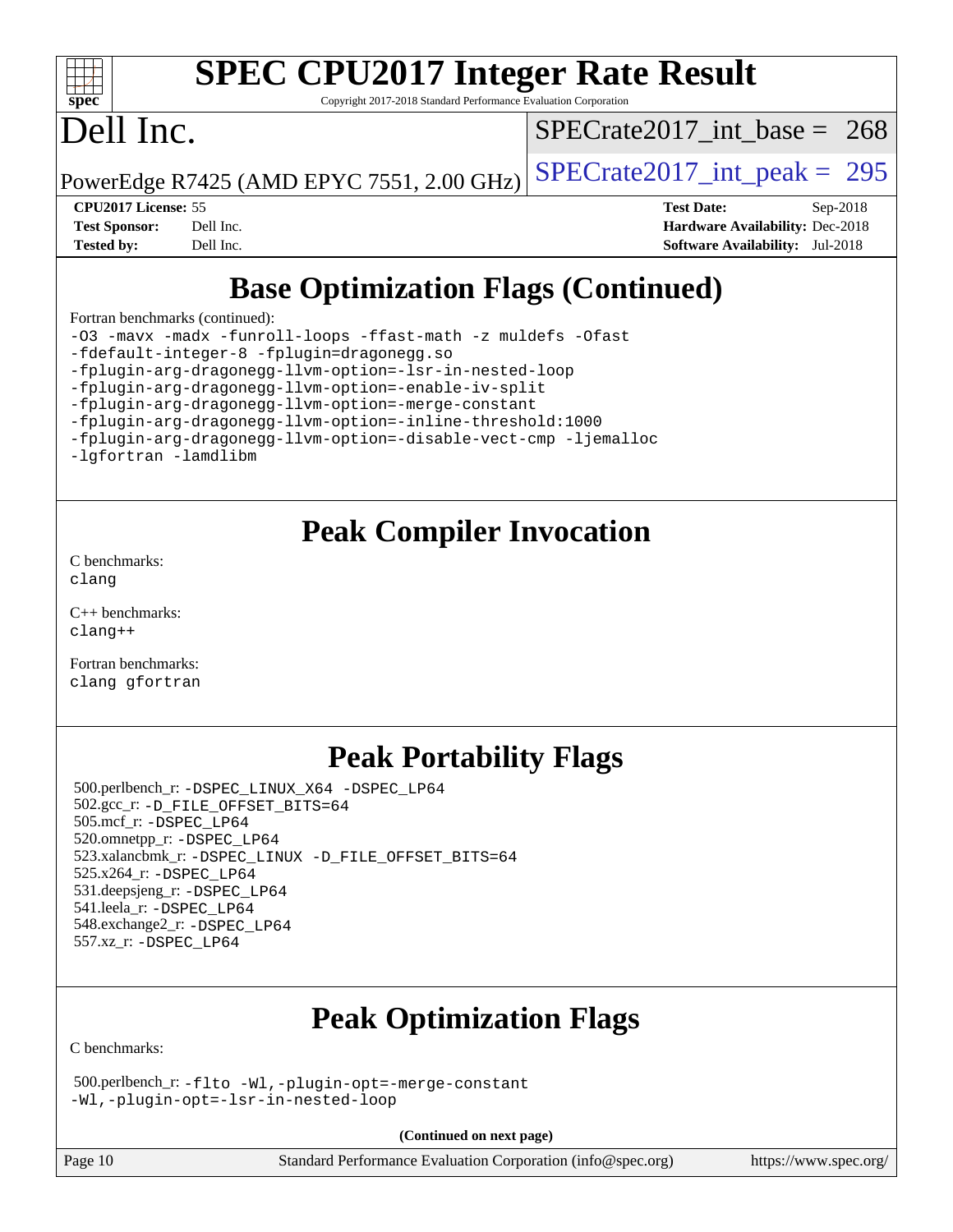

# **[SPEC CPU2017 Integer Rate Result](http://www.spec.org/auto/cpu2017/Docs/result-fields.html#SPECCPU2017IntegerRateResult)**

Copyright 2017-2018 Standard Performance Evaluation Corporation

## Dell Inc.

[SPECrate2017\\_int\\_base =](http://www.spec.org/auto/cpu2017/Docs/result-fields.html#SPECrate2017intbase) 268

PowerEdge R7425 (AMD EPYC 7551, 2.00 GHz)  $\text{SPECrate}2017\_int\_peak = 295$ 

**[CPU2017 License:](http://www.spec.org/auto/cpu2017/Docs/result-fields.html#CPU2017License)** 55 **[Test Date:](http://www.spec.org/auto/cpu2017/Docs/result-fields.html#TestDate)** Sep-2018 **[Test Sponsor:](http://www.spec.org/auto/cpu2017/Docs/result-fields.html#TestSponsor)** Dell Inc. **[Hardware Availability:](http://www.spec.org/auto/cpu2017/Docs/result-fields.html#HardwareAvailability)** Dec-2018 **[Tested by:](http://www.spec.org/auto/cpu2017/Docs/result-fields.html#Testedby)** Dell Inc. **[Software Availability:](http://www.spec.org/auto/cpu2017/Docs/result-fields.html#SoftwareAvailability)** Jul-2018

## **[Peak Optimization Flags \(Continued\)](http://www.spec.org/auto/cpu2017/Docs/result-fields.html#PeakOptimizationFlags)**

 500.perlbench\_r (continued): [-fprofile-instr-generate](http://www.spec.org/cpu2017/results/res2018q4/cpu2017-20181029-09376.flags.html#user_peakPASS1_CFLAGSPASS1_LDFLAGS500_perlbench_r_F-fprofile-instr-generate)(pass 1) [-fprofile-instr-use](http://www.spec.org/cpu2017/results/res2018q4/cpu2017-20181029-09376.flags.html#user_peakPASS2_CFLAGSPASS2_LDFLAGS500_perlbench_r_F-fprofile-instr-use)(pass 2) [-Ofast](http://www.spec.org/cpu2017/results/res2018q4/cpu2017-20181029-09376.flags.html#user_peakCOPTIMIZE500_perlbench_r_F-aocc-Ofast) [-march=znver1](http://www.spec.org/cpu2017/results/res2018q4/cpu2017-20181029-09376.flags.html#user_peakCOPTIMIZE500_perlbench_r_F-march) [-fstruct-layout=3](http://www.spec.org/cpu2017/results/res2018q4/cpu2017-20181029-09376.flags.html#user_peakCOPTIMIZE500_perlbench_r_F-fstruct-layout) [-mllvm -vectorize-memory-aggressively](http://www.spec.org/cpu2017/results/res2018q4/cpu2017-20181029-09376.flags.html#user_peakCOPTIMIZE500_perlbench_r_vectorize-memory-aggressively_24b72a4417f50ade9e698c5b3bed87ab456cc6fc8ec6439480cb84f36ad6a3975af6e87206dea402e3871a1464ff3d60bc798e0250f330177ba629a260df1857) [-mno-avx2](http://www.spec.org/cpu2017/results/res2018q4/cpu2017-20181029-09376.flags.html#user_peakCOPTIMIZE500_perlbench_r_F-mno-avx2) [-mllvm -unroll-threshold=100](http://www.spec.org/cpu2017/results/res2018q4/cpu2017-20181029-09376.flags.html#user_peakCOPTIMIZE500_perlbench_r_F-unroll-threshold_2755d0c78138845d361fa1543e3a063fffa198df9b3edf0cfb856bbc88a81e1769b12ac7a550c5d35197be55360db1a3f95a8d1304df999456cabf5120c45168) [-fremap-arrays](http://www.spec.org/cpu2017/results/res2018q4/cpu2017-20181029-09376.flags.html#user_peakCOPTIMIZE500_perlbench_r_F-fremap-arrays) [-mllvm -inline-threshold=1000](http://www.spec.org/cpu2017/results/res2018q4/cpu2017-20181029-09376.flags.html#user_peakCOPTIMIZE500_perlbench_r_inline-threshold_b7832241b0a6397e4ecdbaf0eb7defdc10f885c2a282fa3240fdc99844d543fda39cf8a4a9dccf68cf19b5438ac3b455264f478df15da0f4988afa40d8243bab) [-ljemalloc](http://www.spec.org/cpu2017/results/res2018q4/cpu2017-20181029-09376.flags.html#user_peakEXTRA_LIBS500_perlbench_r_jemalloc-lib_d1249b907c500fa1c0672f44f562e3d0f79738ae9e3c4a9c376d49f265a04b9c99b167ecedbf6711b3085be911c67ff61f150a17b3472be731631ba4d0471706) 502.gcc\_r: [-m32](http://www.spec.org/cpu2017/results/res2018q4/cpu2017-20181029-09376.flags.html#user_peakCCLD502_gcc_r_F-m32) [-flto](http://www.spec.org/cpu2017/results/res2018q4/cpu2017-20181029-09376.flags.html#user_peakCOPTIMIZEEXTRA_LDFLAGS502_gcc_r_lto) [-Wl,-plugin-opt=-merge-constant](http://www.spec.org/cpu2017/results/res2018q4/cpu2017-20181029-09376.flags.html#user_peakEXTRA_LDFLAGS502_gcc_r_F-merge-constant_1d79771b5442061d9c8e05556c6b0c655e6c9e66f8c6936b0129d434b6acd2b1cf1b7cd2540d1570ff636111b08a6bc36e2e61fc34531f8ef7c1a34c57be1dbb) [-Wl,-plugin-opt=-lsr-in-nested-loop](http://www.spec.org/cpu2017/results/res2018q4/cpu2017-20181029-09376.flags.html#user_peakEXTRA_LDFLAGS502_gcc_r_lsr-in-nested-loop_1cff93fd95162f5e77640b5271e8bed680fb62b4a8d96fb8ab217ff3244646f1fbb342e31af83c263403bbf5249c7dc7732d5c86c3eab4cc8d32dcb7a6f33ca0) [-Ofast](http://www.spec.org/cpu2017/results/res2018q4/cpu2017-20181029-09376.flags.html#user_peakCOPTIMIZE502_gcc_r_F-aocc-Ofast) [-march=znver1](http://www.spec.org/cpu2017/results/res2018q4/cpu2017-20181029-09376.flags.html#user_peakCOPTIMIZE502_gcc_r_F-march) [-fstruct-layout=3](http://www.spec.org/cpu2017/results/res2018q4/cpu2017-20181029-09376.flags.html#user_peakCOPTIMIZE502_gcc_r_F-fstruct-layout) [-mllvm -vectorize-memory-aggressively](http://www.spec.org/cpu2017/results/res2018q4/cpu2017-20181029-09376.flags.html#user_peakCOPTIMIZE502_gcc_r_vectorize-memory-aggressively_24b72a4417f50ade9e698c5b3bed87ab456cc6fc8ec6439480cb84f36ad6a3975af6e87206dea402e3871a1464ff3d60bc798e0250f330177ba629a260df1857) [-mno-avx2](http://www.spec.org/cpu2017/results/res2018q4/cpu2017-20181029-09376.flags.html#user_peakCOPTIMIZE502_gcc_r_F-mno-avx2) [-mllvm -unroll-threshold=100](http://www.spec.org/cpu2017/results/res2018q4/cpu2017-20181029-09376.flags.html#user_peakCOPTIMIZE502_gcc_r_F-unroll-threshold_2755d0c78138845d361fa1543e3a063fffa198df9b3edf0cfb856bbc88a81e1769b12ac7a550c5d35197be55360db1a3f95a8d1304df999456cabf5120c45168) [-fremap-arrays](http://www.spec.org/cpu2017/results/res2018q4/cpu2017-20181029-09376.flags.html#user_peakCOPTIMIZE502_gcc_r_F-fremap-arrays) [-mllvm -inline-threshold=1000](http://www.spec.org/cpu2017/results/res2018q4/cpu2017-20181029-09376.flags.html#user_peakCOPTIMIZE502_gcc_r_inline-threshold_b7832241b0a6397e4ecdbaf0eb7defdc10f885c2a282fa3240fdc99844d543fda39cf8a4a9dccf68cf19b5438ac3b455264f478df15da0f4988afa40d8243bab) [-fgnu89-inline](http://www.spec.org/cpu2017/results/res2018q4/cpu2017-20181029-09376.flags.html#user_peakEXTRA_COPTIMIZE502_gcc_r_F-fgnu89-inline) [-ljemalloc](http://www.spec.org/cpu2017/results/res2018q4/cpu2017-20181029-09376.flags.html#user_peakEXTRA_LIBS502_gcc_r_jemalloc-lib_d1249b907c500fa1c0672f44f562e3d0f79738ae9e3c4a9c376d49f265a04b9c99b167ecedbf6711b3085be911c67ff61f150a17b3472be731631ba4d0471706) 505.mcf\_r: [-flto](http://www.spec.org/cpu2017/results/res2018q4/cpu2017-20181029-09376.flags.html#user_peakCOPTIMIZEEXTRA_LDFLAGS505_mcf_r_lto) [-Wl,-plugin-opt=-merge-constant](http://www.spec.org/cpu2017/results/res2018q4/cpu2017-20181029-09376.flags.html#user_peakEXTRA_LDFLAGS505_mcf_r_F-merge-constant_1d79771b5442061d9c8e05556c6b0c655e6c9e66f8c6936b0129d434b6acd2b1cf1b7cd2540d1570ff636111b08a6bc36e2e61fc34531f8ef7c1a34c57be1dbb) [-Wl,-plugin-opt=-lsr-in-nested-loop](http://www.spec.org/cpu2017/results/res2018q4/cpu2017-20181029-09376.flags.html#user_peakEXTRA_LDFLAGS505_mcf_r_lsr-in-nested-loop_1cff93fd95162f5e77640b5271e8bed680fb62b4a8d96fb8ab217ff3244646f1fbb342e31af83c263403bbf5249c7dc7732d5c86c3eab4cc8d32dcb7a6f33ca0) [-Ofast](http://www.spec.org/cpu2017/results/res2018q4/cpu2017-20181029-09376.flags.html#user_peakCOPTIMIZE505_mcf_r_F-aocc-Ofast) [-march=znver1](http://www.spec.org/cpu2017/results/res2018q4/cpu2017-20181029-09376.flags.html#user_peakCOPTIMIZE505_mcf_r_F-march) [-fstruct-layout=3](http://www.spec.org/cpu2017/results/res2018q4/cpu2017-20181029-09376.flags.html#user_peakCOPTIMIZE505_mcf_r_F-fstruct-layout) [-mllvm -vectorize-memory-aggressively](http://www.spec.org/cpu2017/results/res2018q4/cpu2017-20181029-09376.flags.html#user_peakCOPTIMIZE505_mcf_r_vectorize-memory-aggressively_24b72a4417f50ade9e698c5b3bed87ab456cc6fc8ec6439480cb84f36ad6a3975af6e87206dea402e3871a1464ff3d60bc798e0250f330177ba629a260df1857) [-mno-avx2](http://www.spec.org/cpu2017/results/res2018q4/cpu2017-20181029-09376.flags.html#user_peakCOPTIMIZE505_mcf_r_F-mno-avx2) [-mllvm -unroll-threshold=100](http://www.spec.org/cpu2017/results/res2018q4/cpu2017-20181029-09376.flags.html#user_peakCOPTIMIZE505_mcf_r_F-unroll-threshold_2755d0c78138845d361fa1543e3a063fffa198df9b3edf0cfb856bbc88a81e1769b12ac7a550c5d35197be55360db1a3f95a8d1304df999456cabf5120c45168) [-fremap-arrays](http://www.spec.org/cpu2017/results/res2018q4/cpu2017-20181029-09376.flags.html#user_peakCOPTIMIZE505_mcf_r_F-fremap-arrays) [-mllvm -inline-threshold=1000](http://www.spec.org/cpu2017/results/res2018q4/cpu2017-20181029-09376.flags.html#user_peakCOPTIMIZE505_mcf_r_inline-threshold_b7832241b0a6397e4ecdbaf0eb7defdc10f885c2a282fa3240fdc99844d543fda39cf8a4a9dccf68cf19b5438ac3b455264f478df15da0f4988afa40d8243bab) [-ljemalloc](http://www.spec.org/cpu2017/results/res2018q4/cpu2017-20181029-09376.flags.html#user_peakEXTRA_LIBS505_mcf_r_jemalloc-lib_d1249b907c500fa1c0672f44f562e3d0f79738ae9e3c4a9c376d49f265a04b9c99b167ecedbf6711b3085be911c67ff61f150a17b3472be731631ba4d0471706) 525.x264\_r: Same as 500.perlbench\_r 557.xz\_r: Same as 505.mcf\_r [C++ benchmarks:](http://www.spec.org/auto/cpu2017/Docs/result-fields.html#CXXbenchmarks) 520.omnetpp\_r: [-flto](http://www.spec.org/cpu2017/results/res2018q4/cpu2017-20181029-09376.flags.html#user_peakCXXOPTIMIZEEXTRA_LDFLAGS520_omnetpp_r_lto) [-Wl,-plugin-opt=-merge-constant](http://www.spec.org/cpu2017/results/res2018q4/cpu2017-20181029-09376.flags.html#user_peakEXTRA_LDFLAGS520_omnetpp_r_F-merge-constant_1d79771b5442061d9c8e05556c6b0c655e6c9e66f8c6936b0129d434b6acd2b1cf1b7cd2540d1570ff636111b08a6bc36e2e61fc34531f8ef7c1a34c57be1dbb) [-Wl,-plugin-opt=-lsr-in-nested-loop](http://www.spec.org/cpu2017/results/res2018q4/cpu2017-20181029-09376.flags.html#user_peakEXTRA_LDFLAGS520_omnetpp_r_lsr-in-nested-loop_1cff93fd95162f5e77640b5271e8bed680fb62b4a8d96fb8ab217ff3244646f1fbb342e31af83c263403bbf5249c7dc7732d5c86c3eab4cc8d32dcb7a6f33ca0) [-Ofast](http://www.spec.org/cpu2017/results/res2018q4/cpu2017-20181029-09376.flags.html#user_peakCXXOPTIMIZE520_omnetpp_r_F-aocc-Ofast) [-march=znver1](http://www.spec.org/cpu2017/results/res2018q4/cpu2017-20181029-09376.flags.html#user_peakCXXOPTIMIZE520_omnetpp_r_F-march) [-finline-aggressive](http://www.spec.org/cpu2017/results/res2018q4/cpu2017-20181029-09376.flags.html#user_peakCXXOPTIMIZE520_omnetpp_r_F-finline-aggressive) [-mllvm -unroll-threshold=100](http://www.spec.org/cpu2017/results/res2018q4/cpu2017-20181029-09376.flags.html#user_peakCXXOPTIMIZE520_omnetpp_r_F-unroll-threshold_2755d0c78138845d361fa1543e3a063fffa198df9b3edf0cfb856bbc88a81e1769b12ac7a550c5d35197be55360db1a3f95a8d1304df999456cabf5120c45168) [-fremap-arrays](http://www.spec.org/cpu2017/results/res2018q4/cpu2017-20181029-09376.flags.html#user_peakCXXOPTIMIZE520_omnetpp_r_F-fremap-arrays) [-mllvm -inline-threshold=1000](http://www.spec.org/cpu2017/results/res2018q4/cpu2017-20181029-09376.flags.html#user_peakCXXOPTIMIZE520_omnetpp_r_inline-threshold_b7832241b0a6397e4ecdbaf0eb7defdc10f885c2a282fa3240fdc99844d543fda39cf8a4a9dccf68cf19b5438ac3b455264f478df15da0f4988afa40d8243bab) [-ljemalloc](http://www.spec.org/cpu2017/results/res2018q4/cpu2017-20181029-09376.flags.html#user_peakEXTRA_LIBS520_omnetpp_r_jemalloc-lib_d1249b907c500fa1c0672f44f562e3d0f79738ae9e3c4a9c376d49f265a04b9c99b167ecedbf6711b3085be911c67ff61f150a17b3472be731631ba4d0471706) 523.xalancbmk\_r: [-m32](http://www.spec.org/cpu2017/results/res2018q4/cpu2017-20181029-09376.flags.html#user_peakCXXLD523_xalancbmk_r_F-m32) [-flto](http://www.spec.org/cpu2017/results/res2018q4/cpu2017-20181029-09376.flags.html#user_peakCXXOPTIMIZEEXTRA_LDFLAGS523_xalancbmk_r_lto) [-Wl,-plugin-opt=-merge-constant](http://www.spec.org/cpu2017/results/res2018q4/cpu2017-20181029-09376.flags.html#user_peakEXTRA_LDFLAGS523_xalancbmk_r_F-merge-constant_1d79771b5442061d9c8e05556c6b0c655e6c9e66f8c6936b0129d434b6acd2b1cf1b7cd2540d1570ff636111b08a6bc36e2e61fc34531f8ef7c1a34c57be1dbb) [-Wl,-plugin-opt=-lsr-in-nested-loop](http://www.spec.org/cpu2017/results/res2018q4/cpu2017-20181029-09376.flags.html#user_peakEXTRA_LDFLAGS523_xalancbmk_r_lsr-in-nested-loop_1cff93fd95162f5e77640b5271e8bed680fb62b4a8d96fb8ab217ff3244646f1fbb342e31af83c263403bbf5249c7dc7732d5c86c3eab4cc8d32dcb7a6f33ca0) [-Ofast](http://www.spec.org/cpu2017/results/res2018q4/cpu2017-20181029-09376.flags.html#user_peakCXXOPTIMIZE523_xalancbmk_r_F-aocc-Ofast) [-march=znver1](http://www.spec.org/cpu2017/results/res2018q4/cpu2017-20181029-09376.flags.html#user_peakCXXOPTIMIZE523_xalancbmk_r_F-march) [-finline-aggressive](http://www.spec.org/cpu2017/results/res2018q4/cpu2017-20181029-09376.flags.html#user_peakCXXOPTIMIZE523_xalancbmk_r_F-finline-aggressive) [-mllvm -unroll-threshold=100](http://www.spec.org/cpu2017/results/res2018q4/cpu2017-20181029-09376.flags.html#user_peakCXXOPTIMIZE523_xalancbmk_r_F-unroll-threshold_2755d0c78138845d361fa1543e3a063fffa198df9b3edf0cfb856bbc88a81e1769b12ac7a550c5d35197be55360db1a3f95a8d1304df999456cabf5120c45168) [-fremap-arrays](http://www.spec.org/cpu2017/results/res2018q4/cpu2017-20181029-09376.flags.html#user_peakCXXOPTIMIZE523_xalancbmk_r_F-fremap-arrays) [-mllvm -inline-threshold=1000](http://www.spec.org/cpu2017/results/res2018q4/cpu2017-20181029-09376.flags.html#user_peakCXXOPTIMIZE523_xalancbmk_r_inline-threshold_b7832241b0a6397e4ecdbaf0eb7defdc10f885c2a282fa3240fdc99844d543fda39cf8a4a9dccf68cf19b5438ac3b455264f478df15da0f4988afa40d8243bab) [-ljemalloc](http://www.spec.org/cpu2017/results/res2018q4/cpu2017-20181029-09376.flags.html#user_peakEXTRA_LIBS523_xalancbmk_r_jemalloc-lib_d1249b907c500fa1c0672f44f562e3d0f79738ae9e3c4a9c376d49f265a04b9c99b167ecedbf6711b3085be911c67ff61f150a17b3472be731631ba4d0471706) 531.deepsjeng\_r: Same as 520.omnetpp\_r 541.leela\_r: [-flto](http://www.spec.org/cpu2017/results/res2018q4/cpu2017-20181029-09376.flags.html#user_peakCXXOPTIMIZEEXTRA_LDFLAGS541_leela_r_lto) [-Wl,-plugin-opt=-merge-constant](http://www.spec.org/cpu2017/results/res2018q4/cpu2017-20181029-09376.flags.html#user_peakEXTRA_LDFLAGS541_leela_r_F-merge-constant_1d79771b5442061d9c8e05556c6b0c655e6c9e66f8c6936b0129d434b6acd2b1cf1b7cd2540d1570ff636111b08a6bc36e2e61fc34531f8ef7c1a34c57be1dbb) [-Wl,-plugin-opt=-lsr-in-nested-loop](http://www.spec.org/cpu2017/results/res2018q4/cpu2017-20181029-09376.flags.html#user_peakEXTRA_LDFLAGS541_leela_r_lsr-in-nested-loop_1cff93fd95162f5e77640b5271e8bed680fb62b4a8d96fb8ab217ff3244646f1fbb342e31af83c263403bbf5249c7dc7732d5c86c3eab4cc8d32dcb7a6f33ca0) [-fprofile-instr-generate](http://www.spec.org/cpu2017/results/res2018q4/cpu2017-20181029-09376.flags.html#user_peakPASS1_CXXFLAGSPASS1_LDFLAGS541_leela_r_F-fprofile-instr-generate)(pass 1) [-fprofile-instr-use](http://www.spec.org/cpu2017/results/res2018q4/cpu2017-20181029-09376.flags.html#user_peakPASS2_CXXFLAGSPASS2_LDFLAGS541_leela_r_F-fprofile-instr-use)(pass 2) [-Ofast](http://www.spec.org/cpu2017/results/res2018q4/cpu2017-20181029-09376.flags.html#user_peakCXXOPTIMIZE541_leela_r_F-aocc-Ofast) [-march=znver1](http://www.spec.org/cpu2017/results/res2018q4/cpu2017-20181029-09376.flags.html#user_peakCXXOPTIMIZE541_leela_r_F-march) [-mllvm -unroll-count=8](http://www.spec.org/cpu2017/results/res2018q4/cpu2017-20181029-09376.flags.html#user_peakCXXOPTIMIZE541_leela_r_unroll-count) [-mllvm -unroll-threshold=100](http://www.spec.org/cpu2017/results/res2018q4/cpu2017-20181029-09376.flags.html#user_peakCXXOPTIMIZE541_leela_r_F-unroll-threshold_2755d0c78138845d361fa1543e3a063fffa198df9b3edf0cfb856bbc88a81e1769b12ac7a550c5d35197be55360db1a3f95a8d1304df999456cabf5120c45168) [-ljemalloc](http://www.spec.org/cpu2017/results/res2018q4/cpu2017-20181029-09376.flags.html#user_peakEXTRA_LIBS541_leela_r_jemalloc-lib_d1249b907c500fa1c0672f44f562e3d0f79738ae9e3c4a9c376d49f265a04b9c99b167ecedbf6711b3085be911c67ff61f150a17b3472be731631ba4d0471706) [Fortran benchmarks](http://www.spec.org/auto/cpu2017/Docs/result-fields.html#Fortranbenchmarks): [-flto](http://www.spec.org/cpu2017/results/res2018q4/cpu2017-20181029-09376.flags.html#user_FCpeak_lto) [-Wl,-plugin-opt=-merge-constant](http://www.spec.org/cpu2017/results/res2018q4/cpu2017-20181029-09376.flags.html#user_FCpeak_F-merge-constant_1d79771b5442061d9c8e05556c6b0c655e6c9e66f8c6936b0129d434b6acd2b1cf1b7cd2540d1570ff636111b08a6bc36e2e61fc34531f8ef7c1a34c57be1dbb)

**(Continued on next page)**